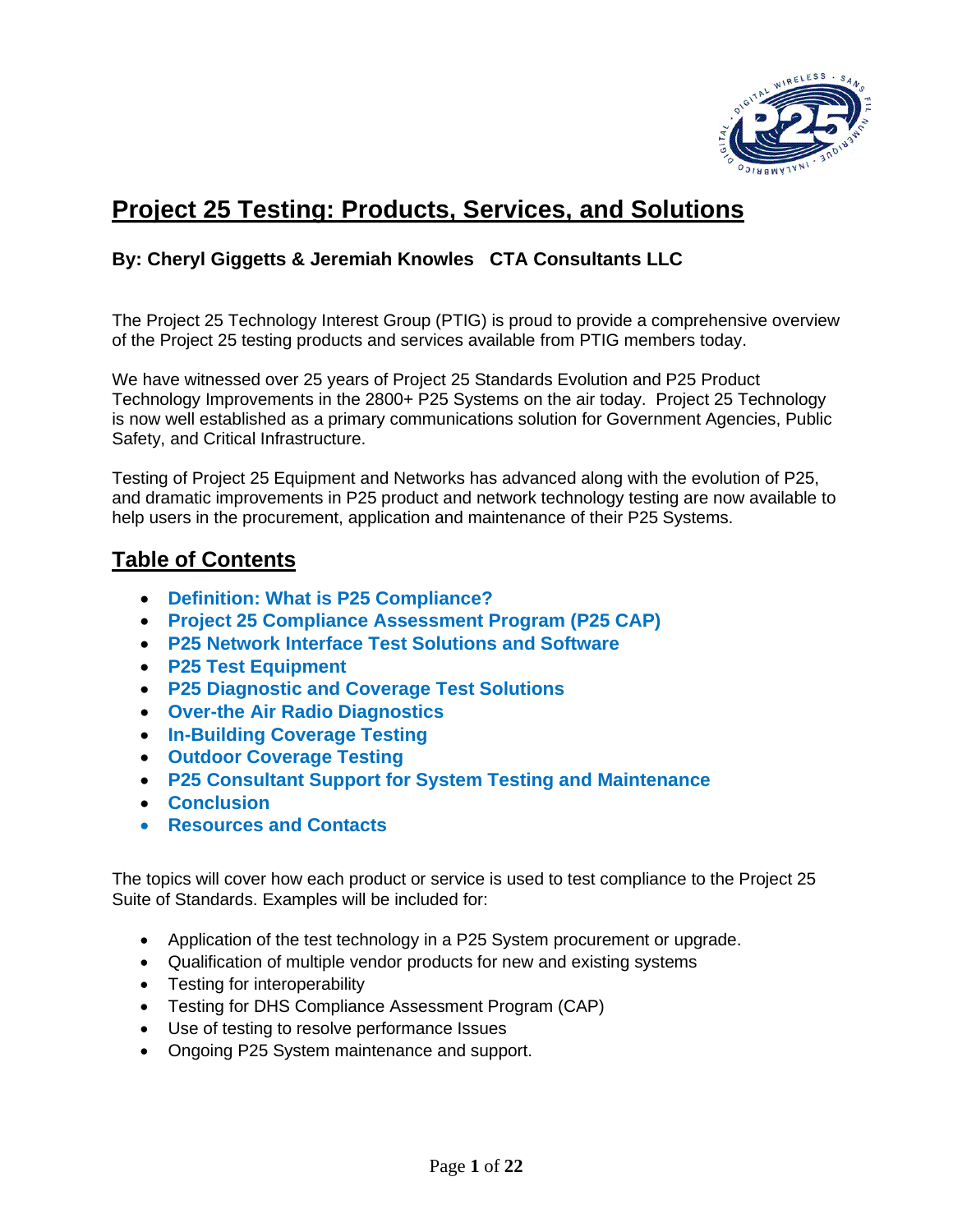# **Project 25 Testing: Products, Services, and Solutions**

# **Definition: What is P25 Compliance?**

Below is a summary from the paper "*What is P25 Compliance?"*, written by Andy Davis, Chairman TIA TR-8 Committee.

In general, "Project 25 (P25) compliance" is typically interpreted as: "adherence to the P25 standard."

The P25 Standard is composed of over 80 documents that cover multiple interfaces, services and features associated with each interface or service. With such a quantity of material, general questions or statements about compliance to the "P25 standard" are typically vague or abstracted, as it is difficult to encapsulate this broad span of criterion into general rules. Questions or statements about any level of compliance are more effectively expressed in the context of a specific interface, in reference to a certain service, or about a particular feature, many of which have been covered in detail by published P25 standard documents.

### **Compliance in the context of a published P25 standard document:**

The P25 Standard currently enables interoperable implementation of the following interfaces:

- FDMA Common Air Interface
- TDMA Common Air Interface
- Data Host Network Interface
- Mobile Data Terminal Interface
- Inter Key Management Facility Interface
- Key Fill Interface
- Inter Sub System Interface
- Console Sub System Interface
- Conventional Fixed Station Interface

The P25 Standard also identifies a Telephone Network Interface and a Network Management Interface. The operation of these interfaces is defined by industry standard documentation outside the P25 Standard.

As the P25 Standard consists of over 80 individual documents, it is more accurately referred to as the P25 Suite of Standards. The P25 Steering Committee determines which documents to include in the P25 Suite of Standards. To date, all documents included in the P25 Suite of Standards have been created by and are maintained by the Telecommunication Industry Association's TR-8 Mobile and Personal Private Radio Engineering Committee. These documents comprise the TIA-102 series of standard documents.

## **Compliance in the context of the P25 Statement of Requirements (SoR) document:**

The P25 Statement of Requirements (SoR) document is created and maintained by P25 Steering Committee's User Needs Subcommittee (UNS). Since its inception the Project 25 Suite of Standards has been based on Radio User requirements, and users remain an integral component to the ongoing standards process. It should be noted that the P25 SoR is currently undergoing a major update and re-design that is expected to be complete in calendar year 2020.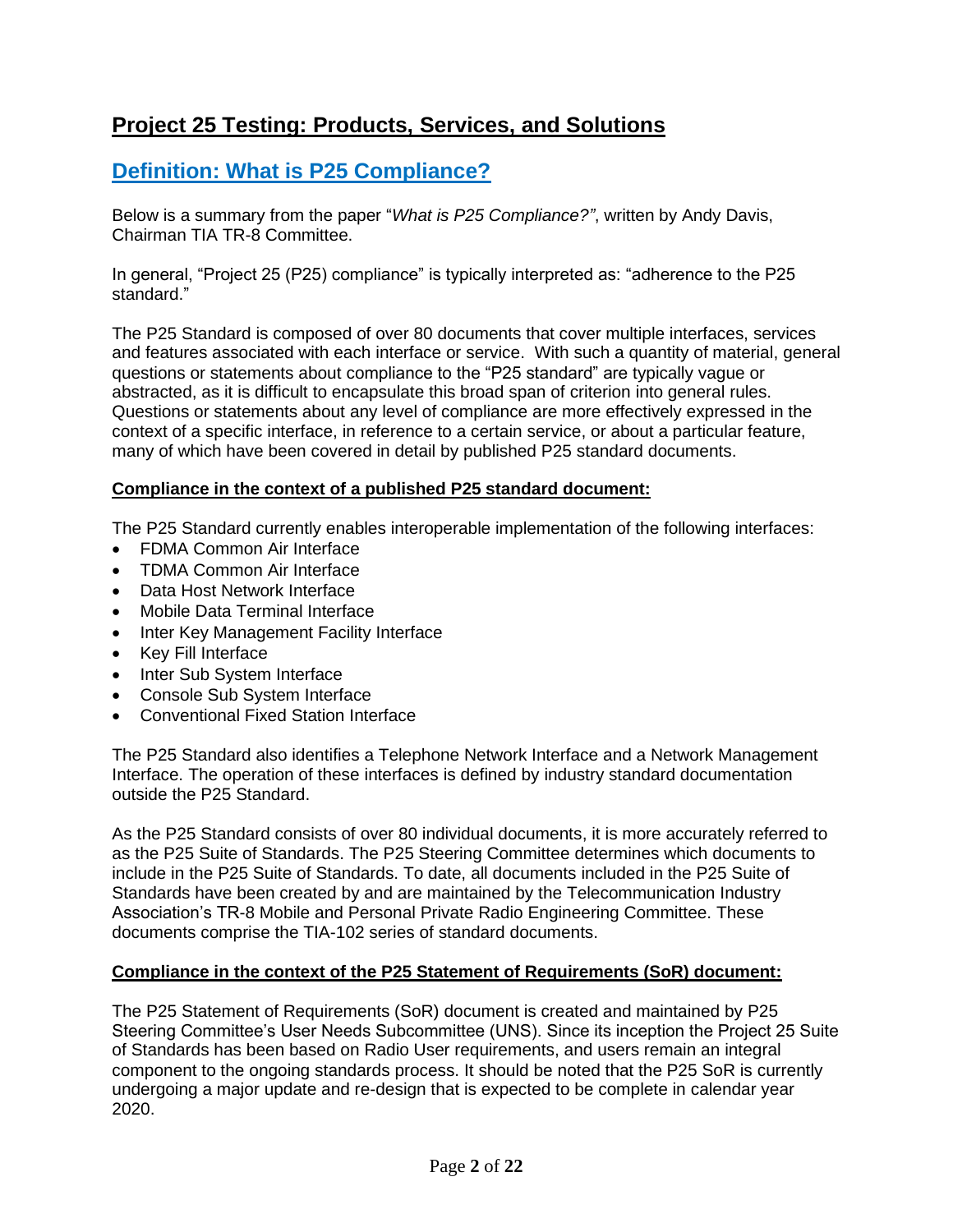The P25 SoR drives P25 Standard creation and content. This document contains high-level descriptions of functionality but does not include the specifications and technical definitions sufficient to enable interoperability among multiple manufacturers. The standard documents that are developed from the P25 SoR and are intended to enable that interoperability. While several P25 SoR items do trace to published standards, there are a number of items which do not. Items in the P25 SoR that do not trace to published standards are either pending standard creation or are considered system or equipment capabilities.

For these reasons, compliance statements at this level mean the functionality described in the P25 SoR has been implemented, but that implementation may or may not trace to published P25 standards. As a result, one manufacturer's implementation may or may not interoperate with another manufacturer's implementation of the same functionality.

## **Compliance in the context of a published P25 standard TEST document:**

Compliance statements at this level mean functionality has been implemented per a P25 Standard document and has passed P25 standard tests associated with that functionality.

The P25 Suite of Standards also includes three types of standard test documents:

- Performance Test standards describe methods of measurement for important performance aspects of a P25 interface and recommended performance limits.
- Conformance Test standards describe methods for capturing and evaluating whether standard messages (defined by the P25 Standards) are exchanged in the proper order and contain the proper content in the context of specific standard features associated with a particular standard interface.
- Interoperability test standards describe the expected behavior of specific features associated with a particular interface under specific operating conditions. This testing typically documents successful interoperability between infrastructure and subscriber units from multiple manufacturers.

## **Compliance in the context of the DHS OIC Compliance Assessment Program (CAP):**

The DHS OIC Compliance Assessment Program identifies equipment tests that may or may not be included in the P25 suite of standards. When CAP testing uses tests included in the P25 suite of standards, then compliance statements at this level indicate the following: tested functionality has been implemented per a P25 Standard document (or documents), this functionality has passed its associated P25 standard tests that are included in CAP Compliance Assessment Bulletins (CABs), and finally, the testing was performed in CAP recognized labs and the test results are reported in a CAP approved document.

The Department of Homeland Security (DHS) Office of Interoperability and Compatibility (OIC) operates the Compliance Assessment Program (CAP). While P25, TIA and CAP work together for a common cause, the DHS OIC CAP is administered independently of P25 and TIA. Manufacturer participation in the Compliance Assessment Program is voluntary and is governed by Compliance Assessment Bulletins (CABs) published by CAP.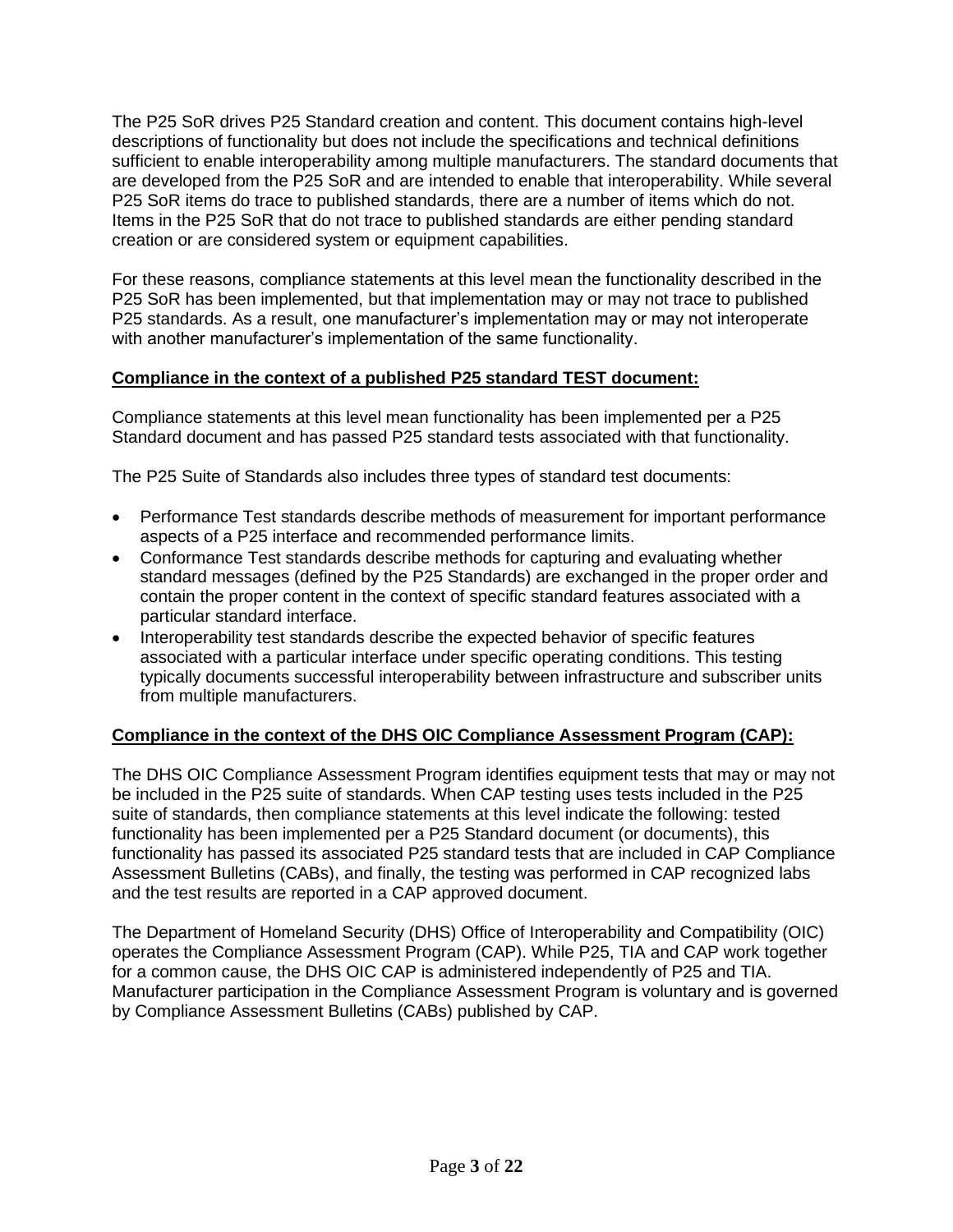# **Project 25 Compliance Assessment Program (P25 CAP)**

Project 25 (P25) is a unique user-driven process that works with equipment manufacturers to establish current and emerging wireless land mobile radio (LMR) communications standards that meet the requirements of the public safety community.

P25 Compliance Assessment Program (P25 CAP) is a voluntary program that enables suppliers to publicly attest to their products' compliance through P25 CAP testing at DHS-recognized laboratories. It establishes requirements for lab recognition, equipment testing and test report content for ensuring digital communications equipment has been built to the P25 Standards

All equipment suppliers that participate in the P25 CAP must use DHS-recognized laboratories to conduct performance, conformance, and interoperability tests on their products.

Test laboratories must demonstrate their competence through a rigorous and objective assessment process conducted by the approved accreditation bodies. This promotes the user community's confidence and acceptance of test results.

After successful testing, suppliers submit Summary Test Report (STR) and Supplier's Declaration of Compliance (SDOC) documents to report the test results. These documents are available on the Approved (Grant-Eligible) Equipment page, as allowable equipment to be purchased by several federal grant programs.

This program serves to increase the public's confidence in the performance, conformance and interoperability of P25 equipment.

### **Common P25 terminology -**

- 1. P25 Statement of Requirements (SoR): Approved by the P25 Steering Committee, this is the basis for P25 standards development. Not all items in the P25 SoR have accompanying standards.
- 2. P25 Standard: TIA-102 Standards are developed by the Telecommunications Industry Association (TIA), an American National Standards Institute-accredited standards development organization. They may be adopted by the P25 Steering Committee into the P25 Standard.
- 3. P25 Standard Test: The TIA-TR8 Engineering Committee develops standardized, published testing procedures which may then be adopted for P25 CAP Compliance testing. These testing procedure documents are known as Recommended Compliance Assessment Tests (RCATs). Not all features defined by P25 Standards have standardized testing procedures.
- 4. Non-P25 CAP Test Testing may be done against standards outside the P25 CAP Compliance Program but cannot be used to determine P25 CAP Compliance.
- 5. Compliance Assessment Bulletins (CABs) CAB's define all the test cases for P25 CAP testing. Independently accredited laboratories must conduct P25 CAP test scenarios exactly as described in these CAB's. Not all features defined by P25 Standards have approved CAB's.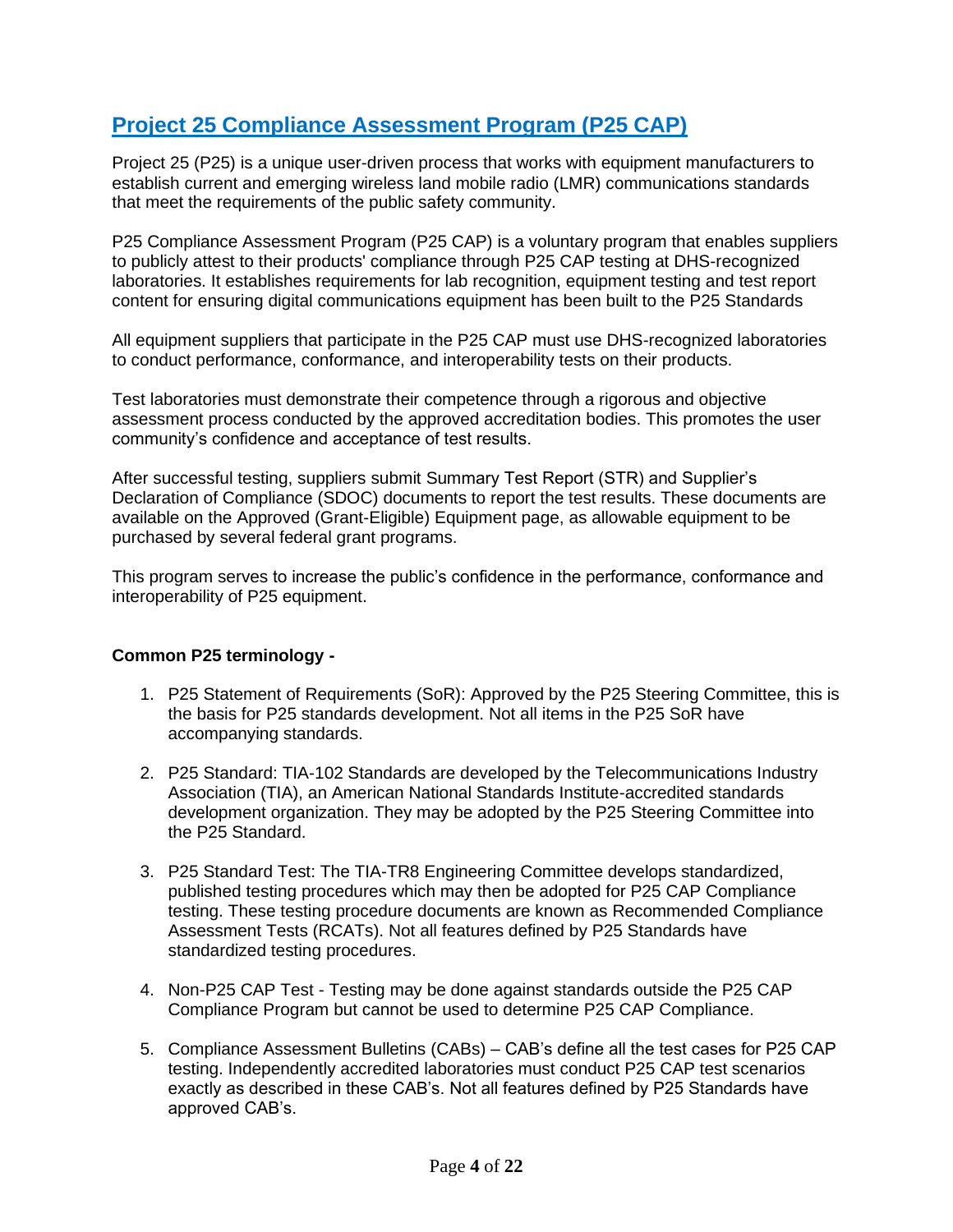6. CAP Compliant means that the manufacturer has tested all supported P25 features for the tests identified in the CAB and the testing has been performed in a CAP recognized lab and the SDOC and STR have been approved and posted by CAP.

### **CAB versions:**

Newly published CABs (October 2018) take the place of previous CABs. Equipment must be tested to 2016/2017/2018 CAI CAB requirements to be listed on the "Approved (Grant-Eligible) Equipment List."

Rules for the Application of CABs -

REF: DHS Science and Technology Office for Interoperability and Compatibility Technology Center Project 25 Compliance Assessment Bulletin Project 25 Compliance Assessment Program, P25 CAP Compliance Testing Rules P25-CAB\_TESTING\_RULES\_FOR\_P25CAP October 2019

- 1. Any (conventional only, conventional/trunked FDMA only, or conventional/trunked FDMA/TDMA) new product (new hardware, new software and never been P25 CAP tested before) must be tested to [CAI-CAB-2018].
- 2. If the product started the P25 CAP testing process using [CAI-CAB-2017], the product can finish the testing process and be submitted as tested under the 2017 CAB.
- 3. Products that support conventional/trunked FDMA/TDMA and have already been tested to [CAI-CAB-2017], do not need to be gap tested to [CAI-CAB-2018]. Gap testing for Rule 3 refers to testing of the new test cases and changes that were added to [CAI-CAB-2017], which then became [CAI-CAB-2018].
- 4. Products that only support conventional FDMA or conventional/trunked FDMA and tested to [CAI-CAB-2016], do not need to be gap tested to [CAI-CAB-2017] or [CAI-CAB-2018]. Gap testing for Rule 4 refers to testing of the new test cases and changes that were added to [CAI-CAB-2016], which then became [CAI-CAB-2017].
- 5. Given rules 1-4, any product that has already been tested and submitted under [CAI-CAB-2017], may be gap tested and new SDOC and STR submitted under [CAI-CAB-2018].
- 6. Any time modifications/updates are made to a product (a particular model or a model class) that would change previously reported SDOC and STR test case results, the product manufacturer is required to gap test the test case results that changed and submit a new SDOC and STR using the latest published CABs.
- 7. If a product is still available for procurement 5 years after the product was originally approved by P25 CAP and the STR results are still valid, the product manufacturer is required to submit a new SDOC that confirms the product is still P25 CAP Compliant.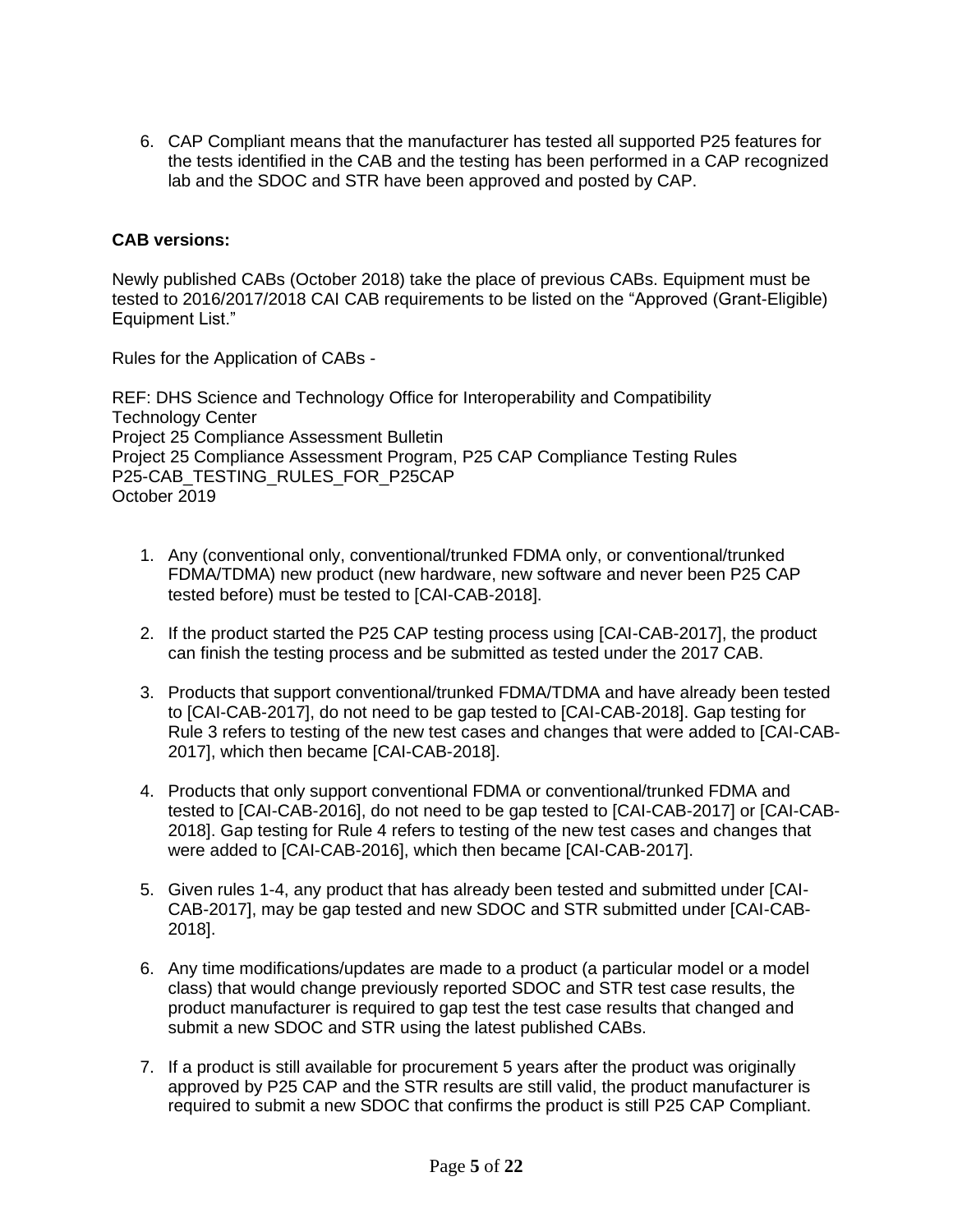## **P25 CAP Task Force (TF)**

Draft Test Procedures and CAB's are considered by the newly formed SAFECOM CAP Task Force (TF). The draft documents are forwarded to the DHS P25 CAP Program Office for consideration and approval by the Advisory Panel (AP) for public comment. The purpose of the Task Force is to provide an opportunity for broader user participation. The current membership of the Task Force includes SAFECOM members and public safety users.

### Role of the Independent & Manufacturer Test Labs:

There are multiple independent test laboratories recognized by DHS to perform P25 CAP testing. In addition, a number of P25 Manufacturers operate their own recognized test labs. A list of these laboratories can be found on the DHS website at [https://www.dhs.gov/science](https://www.dhs.gov/science-and-technology/recognized-labs)[and-technology/recognized-labs](https://www.dhs.gov/science-and-technology/recognized-labs) Use of an Independent lab can free up a Manufacturers resources to perform their expertise without the cost or time to run an accredited test lab and file documents.

### **P25 CAP Program Services offered by Independent and Manufacturer Labs**

- 1. Analyze the features and services of the manufacturer's product to determine which P25 CAP test cases apply.
- 2. Review any legacy P25 CAP reports tested to 2016/2017/2018 CAB requirements. Define any GAP testing or document upgrades needed to comply with 2017/2018 CAB's.
- 3. Provide Detailed Test Reports (DTR) of results for each and every test.
- 4. Create Summary Test Report (STR) and Supplier's Declaration of Compliance (SDOC) documents.
- 5. Submit STR/SDOC's to DHS S&T, answer all questions and resolve format or content issues.

### **"Beyond" P25 CAP Program**

"Beyond" P25 CAP Program testing may be performed by both independent laboratories and manufacturer's laboratories and making the results available to the public for review. Independent laboratories can be contracted to test features an agency finds important, or want verified, such as in the scenarios listed below:

- 1. P25 features with no published CAB's Agencies may want testing features/services to P25 standards not yet included in CAB's ("Beyond P25 CAP"). These features or services may be important to the agency to accomplish their mission.
- 2. Non P25 features Agencies may want testing to verify features/services/specifications not included in the Project 25 program. These features or services may be important to the agency to accomplish their mission.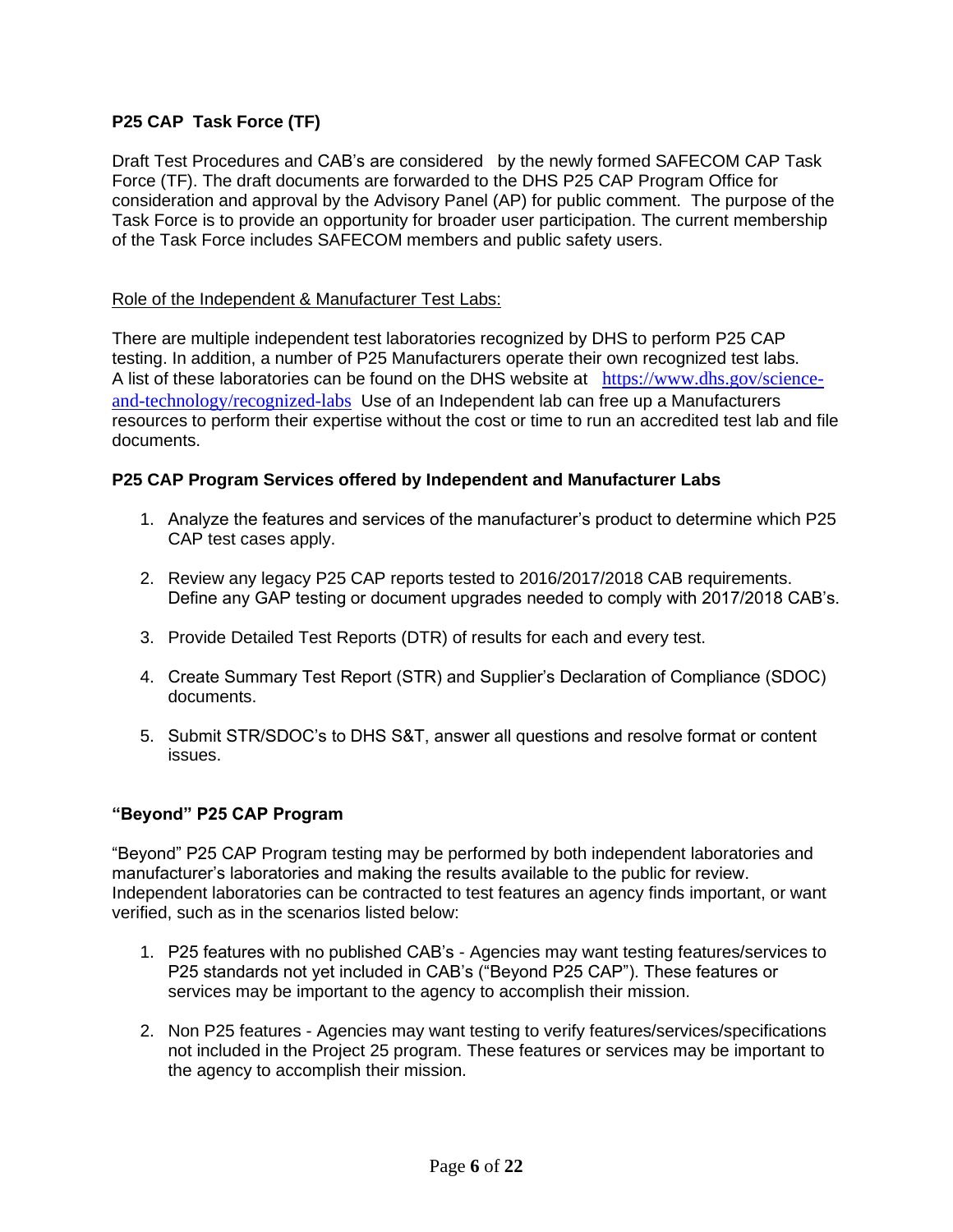### **Independent Laboratory Testing**

Independent testing laboratories are available to assist both manufacturers and government agencies with CAP testing. A list of these laboratories can be found on the DHS website at <https://www.dhs.gov/science-and-technology/recognized-labs>

COMPLIANCE TESTING, LLC has been providing worldwide compliance testing for FCC, IC and CE marks for over 50 years. They are listed on the DHS website as "Recognized for 2016 Test Requirements Phase 1" and "Recognized for 2017 Test Requirements Phase 1/Phase 2". They are able to offer services for the U.S., Canada, European Union, Australia/New Zealand, Korea, Japan and many others.

COMPLIANCE TESTING, LLC is able to create a custom test plan for the agency or their supplier to verify their compliance to the SoR or TIA-102 standard. They will also create a custom test plan for the agency or their supplier to verify their compliance to the manufacturer's features/services/specifications. COMPLIANCE TESTING, LLC will provide a detailed test report of all tests and results for use in a procurement or acceptance process.

# **P25 Network Interface Test Solutions and Software**

The P25 ISSI and CSSI standards have been developed to interconnect both P25 LMR systems with one another, and to interconnect non-native consoles with P25 systems. These standards become especially important when interconnecting radio cores or radio frequency subsystems (RFSS) and console systems from disparate manufacturers. ISSI and CSSI both provide a standards-based IP connection between two or more ISSI/CSSI-capable P25 networks to form a "system of systems." The ISSI connects radio cores/RFSS, and the CSSI connects "foreign" consoles to an RFSS(s).

### Inter-RF Subsystem Interface (ISSI)

The ISSI provides a standardized, non-proprietary IP connection of two or more P25-compliant trunked systems while maintaining appropriate levels of local control. When paired with appropriate system planning, testing, and management, standard operating procedures (SOP) and periodic training, the ISSI can be an invaluable tool to increase the efficiency and reliability of interoperable communications during emergency response and daily operations. ISSIenabled RFSSs may be from different manufacturers, may operate in different frequency bands (e.g., Very High Frequency, Ultra High Frequency, 700/800 megahertz), and may use different versions of P25 (Phase 1 or Phase 2).

### Console Subsystem Interface (CSSI)

The CSSI provides a standardized, non-proprietary IP connection between the RFSS and console equipment. Prior to P25's move toward digital IP connectivity, console systems had typically linked to the RFSS via analog signaling. The creation of the CSSI standard brought the same level of standardized IP connectivity to the P25 trunked RFSS environment. This provides improved interoperability between multiple dispatch console vendors and system infrastructure manufacturers, enabling interested agencies to consider third-party P25 console options and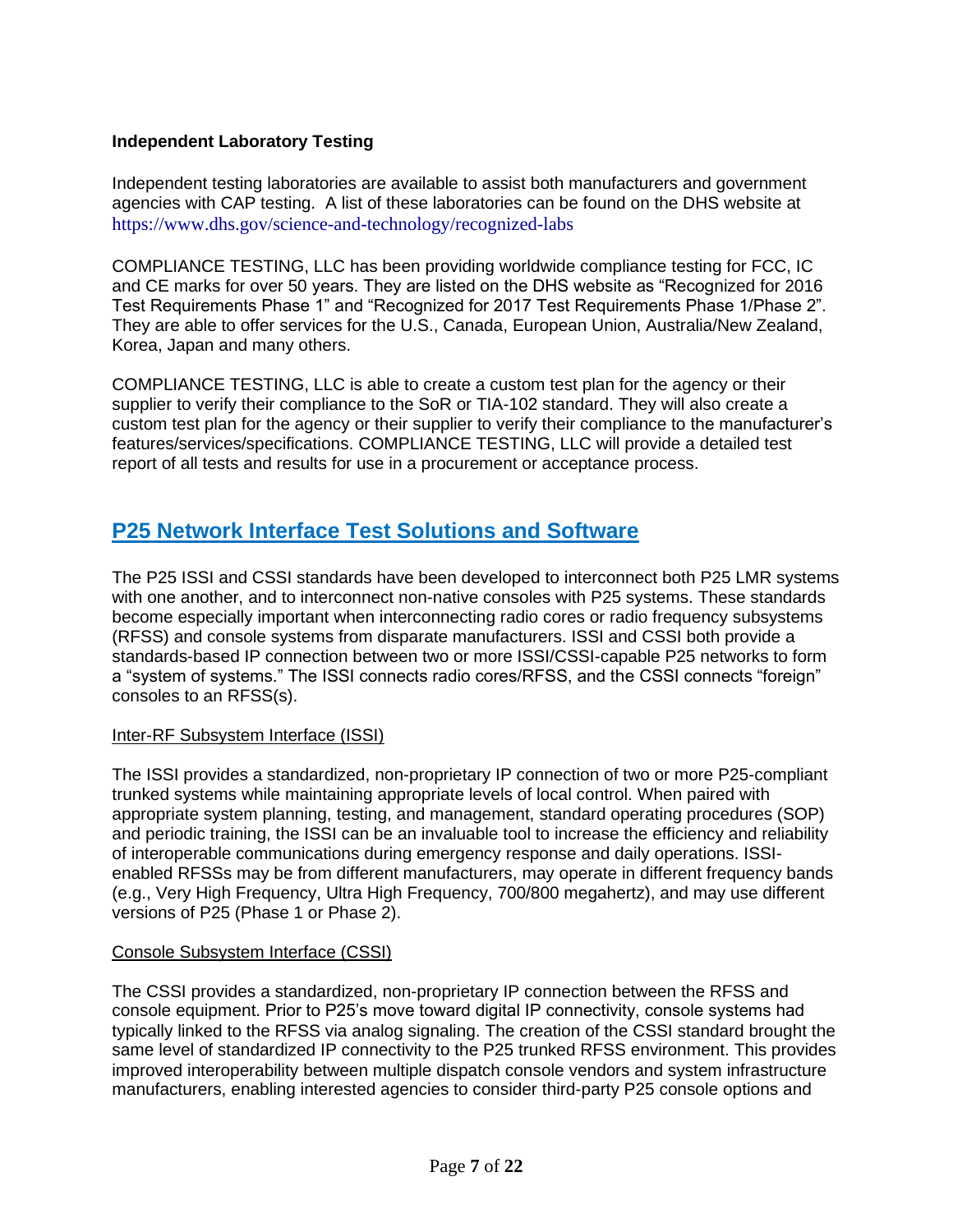allowing implementing agencies to have additional console equipment choices during the acquisition process.

### Importance of ISSI and CSSI Testing

The P25 accredited technical standards for ISSI and CSSI are designed to provide manufacturers latitude to determine what specific features and functions that they may ultimately implement to support their P25 standards compliant offerings. Manufacturers are not required to implement or support every criterion presented in the standards documents. Therefore, organizations interested in potentially implementing an ISSI or CSSI MUST become educated regarding the features and functions that are supported and available from the various manufacturers that best meet or exceed the organizations developed requirements.

It is incumbent upon organizations to include comprehensive, detailed, and specific requirements in any procurement solicitations to ensure both P25 standards compliance and the provision of expected interoperability. This is of the utmost importance when implementing CSSI or ISSI that will connect different manufacturer's infrastructures.

Furthermore, as CAP testing for CSSI and ISSI remains under development, it is necessary that organizations implementing ISSI or CSSI must comprehensively test the features and functions provided by any manufacturer's offerings. This testing should ensure P25 standards compliance, interoperability and that the required features and functions operate as intended and produce the expected outcomes.

#### Informal (Non-CAP) Reporting of P25 ISSI/CSSI Interoperability Testing

In 2018, the Association of Public-Safety Communications Officials (APCO) International P25 Interface Committee's (APIC) Compliance Assessment Process and Procedures Task Group (CAPPTG) created an Excel template to provide a consistent method for reporting ISSI or CSSI testing performed outside the CAP. Unlike CAP, this template does not require testing a set of standard features and does not require particular test procedures. The template only intends to define a consistent method for reporting what has been tested. As another distinction from CAP, this testing may or may not be performed in an ISO-recognized lab.

The aim of the CAPPTG template is to enable P25 equipment providers or users to report on interoperability testing that they performed. This testing would identify the common set of standard ISSI or CSSI features that both end point manufacturers support.

### **Valid8**

The Valid8 platform delivers technology to streamline the testing process. The ISSI & CSSI interface test solution from Valid8 enables conformance or load testing of these interfaces in the P25 public safety network.

#### **P25 ISSI CSSI Conformance Tester**

For radio equipment providers, technology vendors, and public safety organizations that need to test the dispatch console and the RFSS on the ISSI and CSSI interfaces according to the TIA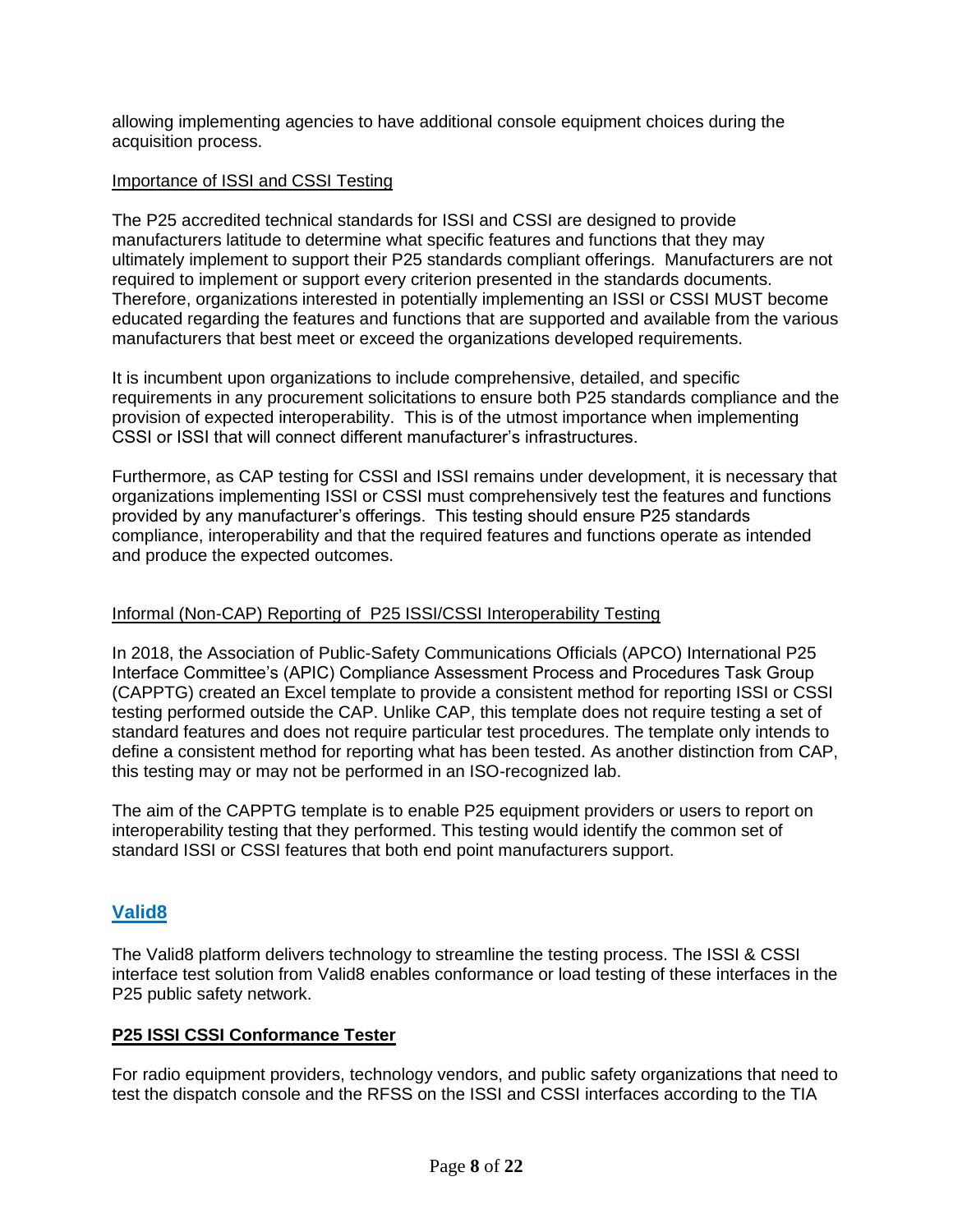and CAP standards, Valid8's P25 ISSI CSSI Protocol Conformance Test Suites provide a convenient, cost-effective option. The ISSI & CSSI interface test solution from Valid8 enables conformance testing of these interfaces in the P25 public safety network. This system allows the tester to come up with pre-made test scenarios and procedures.

Among the key features of the test suite are the following:

- Simulating RFSSs to test Consoles and RFSSs
- Checking power-on, registration, PTT voice calls, emergency, data
- Checking parameters in messages from DUT and flag errors
- Measuring KPIs including the number of PASS/FAIL results
- Supports sending invalid responses including malformed, dropped and mis-ordered packets
- Alerts and notifications
- Simulating DoS attacks (optional)
- REST API controlled for automated testing

Security and feature testing can be performed on the ISSI and CSSI interfaces, with fully customizable message flows and content.

As with all Valid8 Products, the ISSI/CSSI tester provides alerts and notifications along with a simple, configurable user interface, allowing the user to tailor the solution to test custom requirements or scenarios. In addition, the tester can be deployed via VPN, in your lab, or at Valid8's lab.



## **Compliance Testing, LLC**

## **ISSI/CSSI Interoperability Testing**

The American Association for Laboratory Accreditation (A2LA) and ANSI National Accreditation Board (ANAB) are accepting requests from testing laboratories to be accredited for ISSI/CSSI Interoperability testing. These labs will then be able to test manufacturers' ISSI and CSSI equipment to P25 CAP's interoperability requirements.

Compliance Testing, LLC is starting this accreditation process now, and will begin ISSI/CSSI Field Interoperability testing in the second quarter of 2020.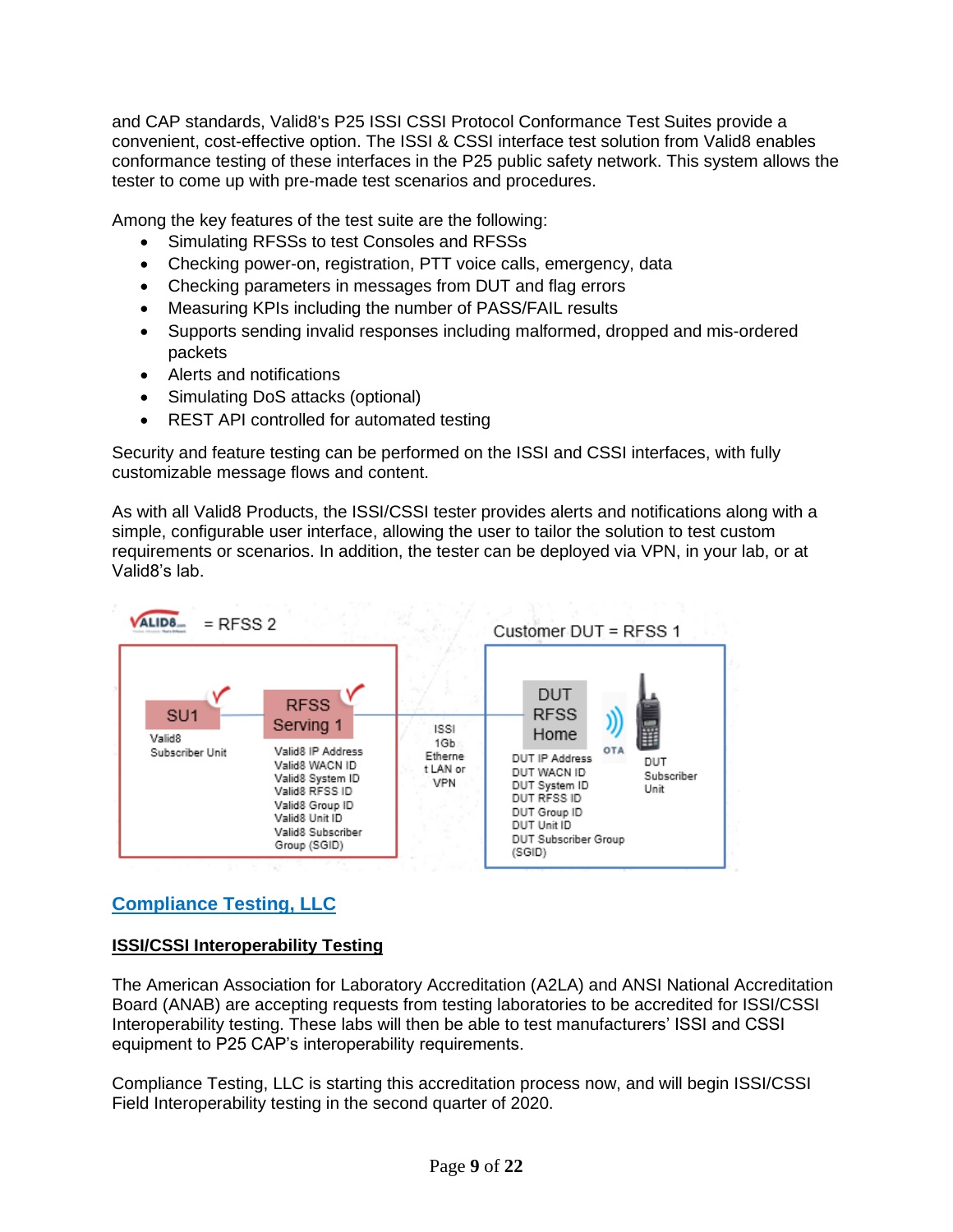One vendor laboratory, JVCKENWOOD — EFJohnson division, has been accredited to perform P25 ISSI/CSSI interoperability testing under CAP.

### **ISSI/CSSI Conformance Testing**

DHS is validating an ISSI/CSSI Conformance testing tool.

Compliance Testing, LLC intends to utilize this tool in its lab for Conformance Testing once it is approved and available.

The Department of Interior (DOI) Denver lab is seeking International Organization for Standardization (ISO) 17025 accreditation, so it can eventually conduct ISSI/CSSI conformance tests, with ISO accreditation expected by summer 2020.

Per DHS Website *– "As vendors complete one set of tests (e.g., Interoperability), DHS will post test results on an 'ISSI/CSSI Equipment Testing in Progress' page. Once vendors successfully complete both sets of tests for Interoperability and Conformance, DHS will publish completed results in the Approved (Grant-Eligible) Equipment List on the P25 CAP website."*

### **Agency P25 ISSI/CSSI Interoperability field testing**

Compliance Testing performs P25 ISSI/CSSI interoperability field testing for systems contemplated by or in actual operation by Public Safety Agencies. Actual installed FNE's are connected and tested via VPN, verifying that the ISSI/CSSI is really working under real world operations. This testing can be used to validate a system's compliance prior to purchase or after installation.

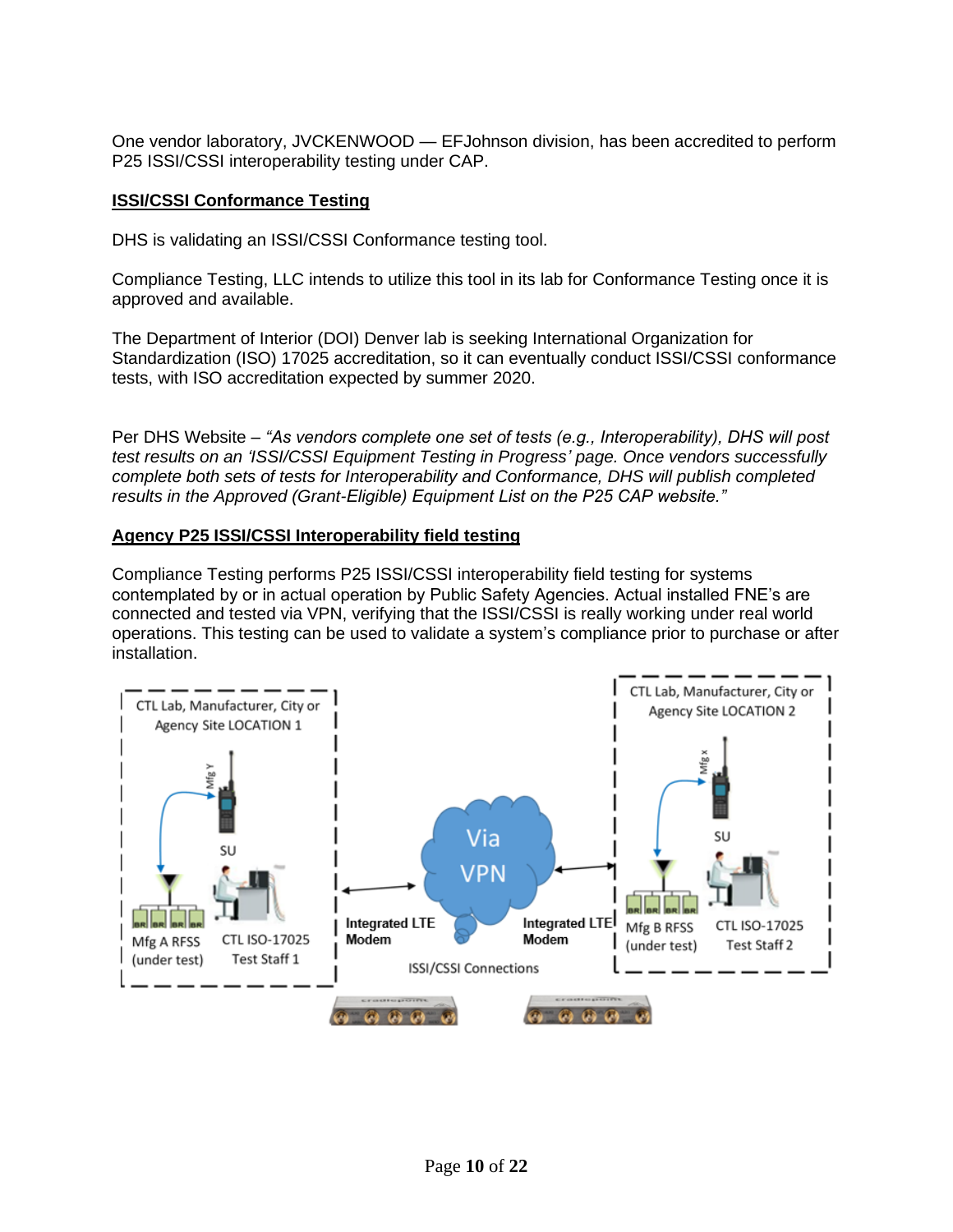# **P25 Test Equipment**

P25 radio systems and subscriber radios require test equipment designed to be used on P25 equipment. Radio test equipment manufacturers have developed equipment and test platforms for P25 systems and radios.

## **VIAVI**

VIAVI Solutions is a global leader in both network and service enablement and optical security performance products and solutions. Our technologies contribute to the success of a wide range of customers from the world's largest mobile operators and governmental entities to enterprise network and application providers to contractors laying the fiber and building the towers that keep us connected.

These industry-leading radio test sets validate all Land Mobile Radio technologies worldwide, including P25 Phase 1 and Phase 2. The product lineup hosts the largest library of OEMapproved automated test and alignment applications for multiple radio families.

VIAVI manufactures communication test solutions for the support of P25 subscriber units and infrastructure such as the 3920B Radio Test Platform, the 8800SX Digital Radio Test Set and the 3550R Touch-Screen Radio Test System.

#### **8800SX Digital Radio Test Set**

The 8800SX supports all modern land mobile radio technologies. This hybrid portable test instrument is ideal for both bench and field use with its internal swappable battery that has up to 3 hours of battery life. The 8800SX provides fast VSWR and return loss plots for field analysis of antennas, duplexers, and combiners. These accurate distance to fault measurements are useful for locating problems in cables used in vehicles and at infrastructure sites. These features, along with advanced automated test and alignment, make the 8800SX the most versatile radio test set on the market today.

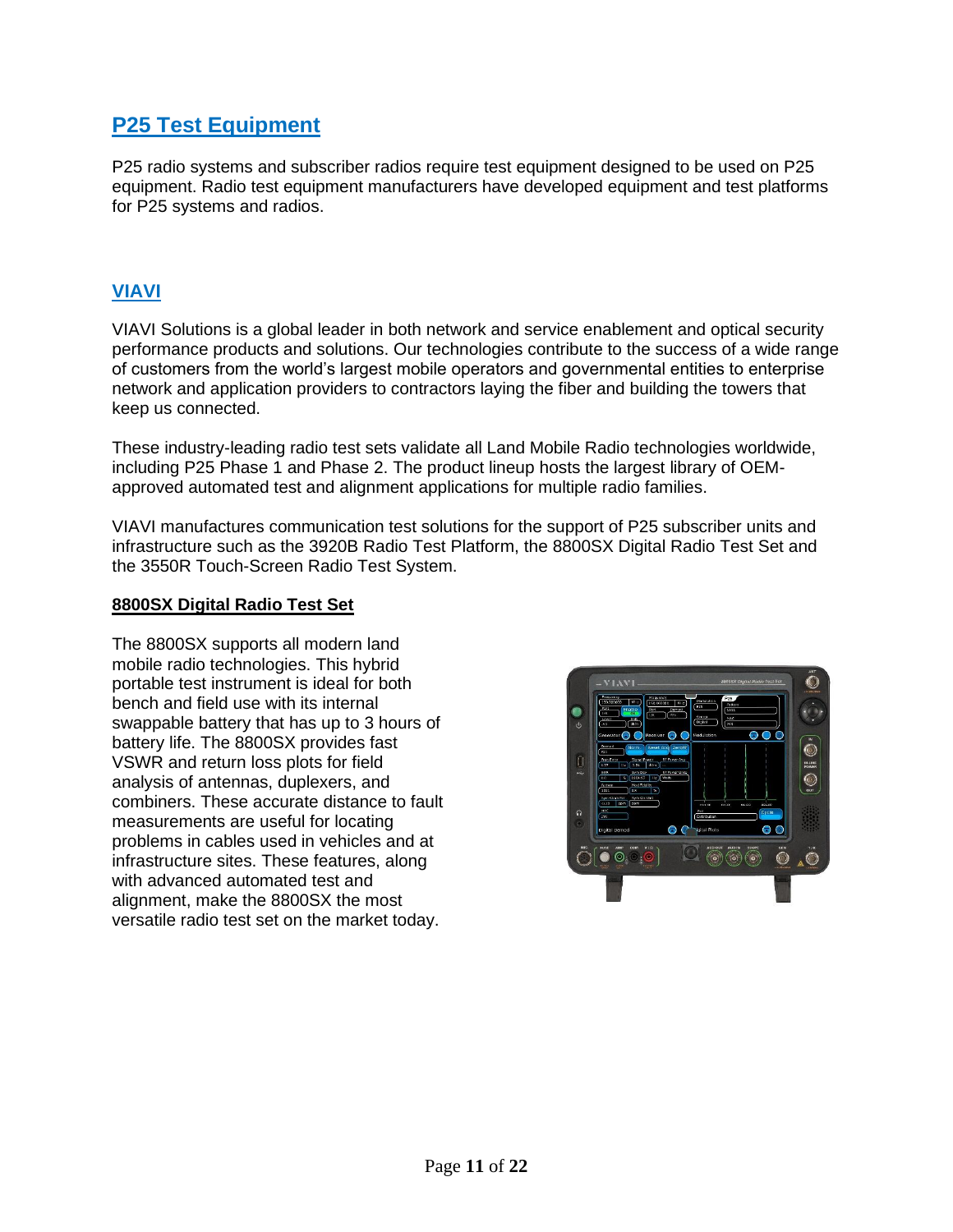## **3920B Series Analog and Digital Radio Test Platform**

The 3920B is the most advanced radio test solution from VIAVI Solutions for engineering, production and field service applications. It features an RF signal generator phase noise specification of -110 dBc/Hz at 10 kHz offset. The instrument supplies a comprehensive range of generalpurpose analog measurement facilities as well as advanced digital test options. The 3920B has the largest library of OEMapproved Auto-Test Applications on the market: this feature allows you to automatically test and align a radio in as little as 5 minutes. VIAVI works directly with radio manufacturers to ensure that the Auto-Test Applications precisely follow the manufacturer's test and alignment procedures.

## **3550R Touch-Screen Radio Test System**

The 3550R is a truly handheld touch-screen radio communication system. The 3550R takes testing to the next level with its easy to use, integrated test system for complete radio receiver and transmitter performance testing, cable fault, and antenna system analysis. With its ultra-responsive resistive touchscreen, the 3550R will meet the needs of users that require the test set to operate under all conditions, whether on the bench or in the field. Perfect for cold or wet weather applications, the 3550R also features a wider operating range of -20 C to +55 C and MILPRF28800F Class 2 specification for toughness required for extreme conditions.



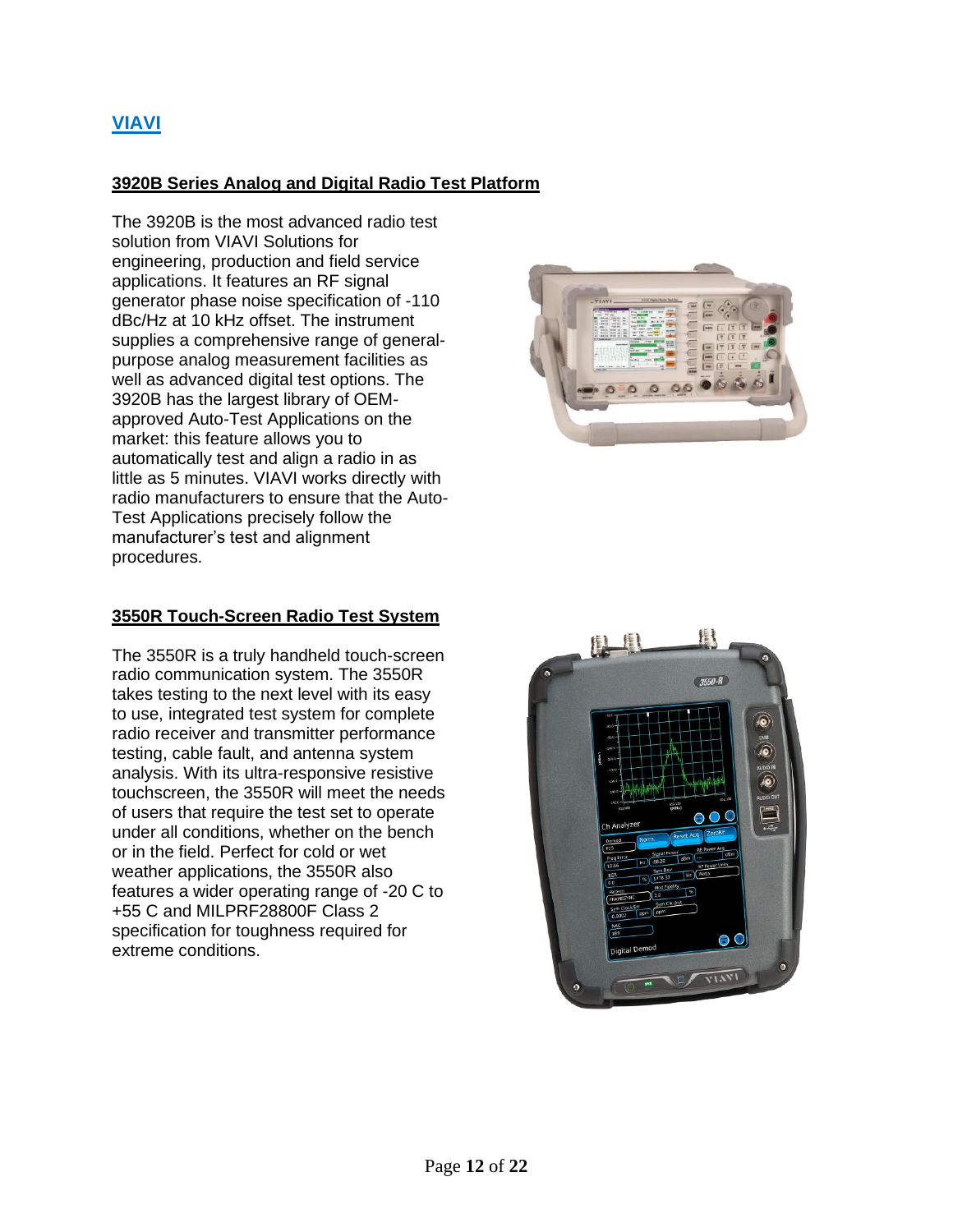# **FREEDOM, an Astronics Company**

FREEDOM, an Astronics Company is the world's only firm dedicated exclusively to the Land Mobile Radio test equipment market. Headquartered in Kilgore, Texas, along with our Engineering and Manufacturing teams, every member of our team has years of experience in the LMR test equipment business.

FREEDOM R8100 and R8000 Communications System Analyzers perform comprehensive signal quality analysis for both P25 Phase 1 and Phase 2 radios. Among the P25 specific measurements made by the R8100 and R8000 are Symbol Deviation, Symbol Rate Error and Bit Error Rate. The P25 option also performs real-time decoding of voice frames and in P25 Trunking mode, displays Network Identifiers, Header Words and Link Control information.

FREEDOM analyzers generate and receive every test pattern and modulation type called out in the P25 standard. Multiple graphical displays are available including Eye Diagram, Distribution Plot, Constellation and Power Profile. Recovered audio can be heard with our vocoder option.

### **R8000C Communications System Analyzer**

The R8000C is the third generation of the industrystandard LMR communications system analyzer first shipped in 2009. Weighing just 14 pounds, the R8000 is the only test set to offer complete benchtop functionality in a portable, software-defined package. Firmware upgrades are available free for the life of the unit, so the R8000's capabilities only expand over time. The R8000 tests every major digital LMR protocol, is highly expandable, and boasts the best spectral purity in the industry. In fact, its RF specification meets or surpasses those of instruments costing thousands of dollars more.



### **R8100 Communications System Analyzer**

The R8100 is the premium, ultra-portable member of our product family. It has all the functionality and test capabilities of our industry-standard R8000 communications system analyzer, but also features an internal battery, premier ergonomics and suite of advanced features that are optional on the R8000. With the R8100, there's absolutely no trade-off between benchtop power and total portability and the unit's Class 3 Mil-Spec shock and vibration rating at test to its suitability for nearly any LMR test environment.

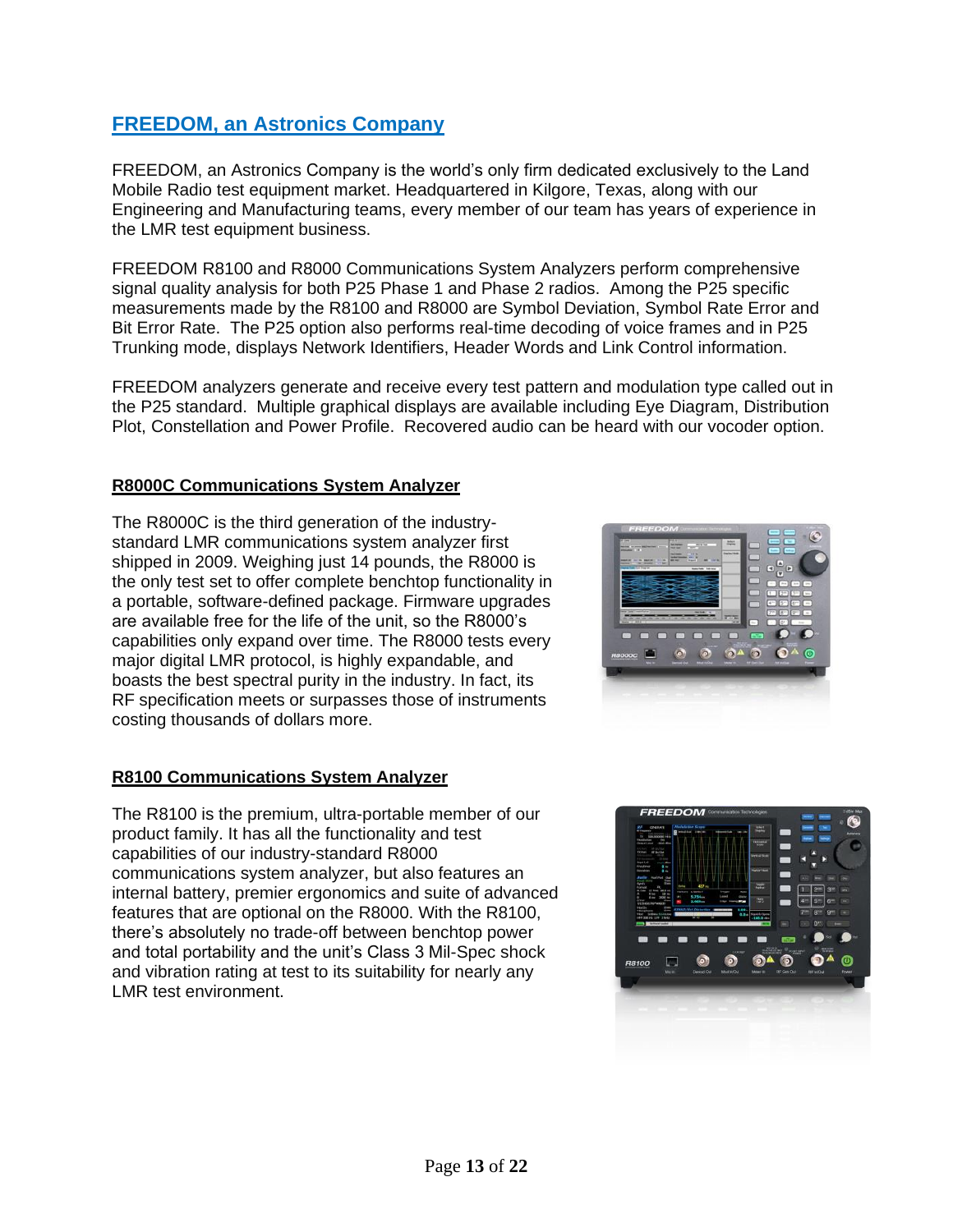# **FREEDOM, an Astronics Company**

## **R8600 Radio Test Hub**

The R8600 Radio Test Hub is designed to meet the demanding requirements of RF production environments. Able to withstand 150 Watts of continuous RF power input, the R8600 was explicitly engineered to provide a cost-effective solution for 24/7 manufacturing use. Once deployed, it requires minimal operator intervention beyond making the physical RF connections.

The Radio Test Hub provides reliable, easy-tooperate testing for manufacturers of LMR radios and other RF devices. It operates without an embedded display to make efficient use of manufacturing rack space in an ATE environment, and features an expansive suite of scripting options including our native Monitor & Control language and HP8920 emulation.



Powered by our Software Defined Radio architecture, the R8600 is ideal as both an upgrade to enable testing of modern digital radio technologies and for the production of analog radios and RF devices.

Two units can fit side-by-side in a standard 19" rack. The units stand less than 4RU high. A backpack accessory is also available for portable use.

## **R9000 Communications System Analyzer**

The R9000 is the first and only LTE-ready test set that also supports the full range of digital and analog LMR protocols.

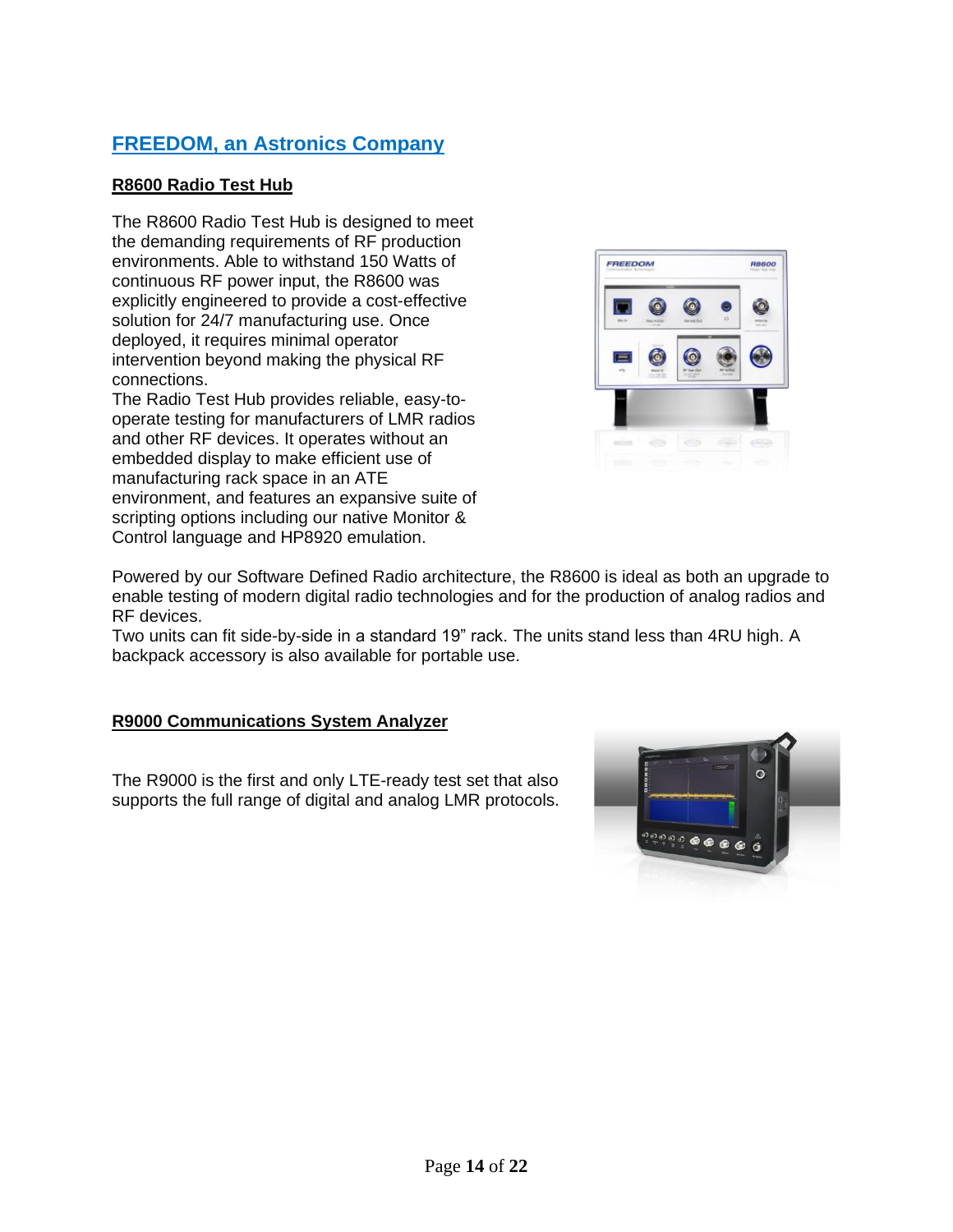# **P25 Diagnostic and Coverage Test Solutions**

P25 testing solutions consist of: Over the Air Radio Diagnostics, In-building coverage testing, and Outdoor coverage testing.

# **Over-the Air Radio Diagnostics**

## **LocusUSA**

Given the large number of subscriber radios on LMR Systems today, it can be expensive and time prohibitive to bring each radio in for maintenance every year. Statistics have shown that 75 to 85 percent of radios on an LMR network typically operate within specifications when only 15 to 25 percent require attention.

There is a solution that can ensure operational readiness by providing a more proactive approach public safety and government agencies can use to maintain their two-way radios, instead of taking a reactive one. The solution is **DiagnostX touch-free, over-the-air radio waveform analyzer**.



Agencies can use this state-of-the-art technology to detect a problem radio long-range over-the-air by monitoring and evaluating its transmitting waveform in real-time without any user intervention or impact to the network. This process identifies, analyzes, and verifies frequency error and misalignment of poorly performing radios. A technician will be able to review the measured key metrics and schedule radio repairs on a priority basis and will not have to wait until a radio fails. This unique technology can improve public safety responders' ability to hear and be heard during an emergency when they are needed the most.

The DiagnostX device generates reports for radio system managers so they can prioritize maintenance schedules based on subscriber performance. There is never a need to waste precious time testing fully functional radios. With one glance, managers can verify network health and identify which radios require alignment. Managers can choose between a variety of coverage configurations and scalable options to align with their operational needs.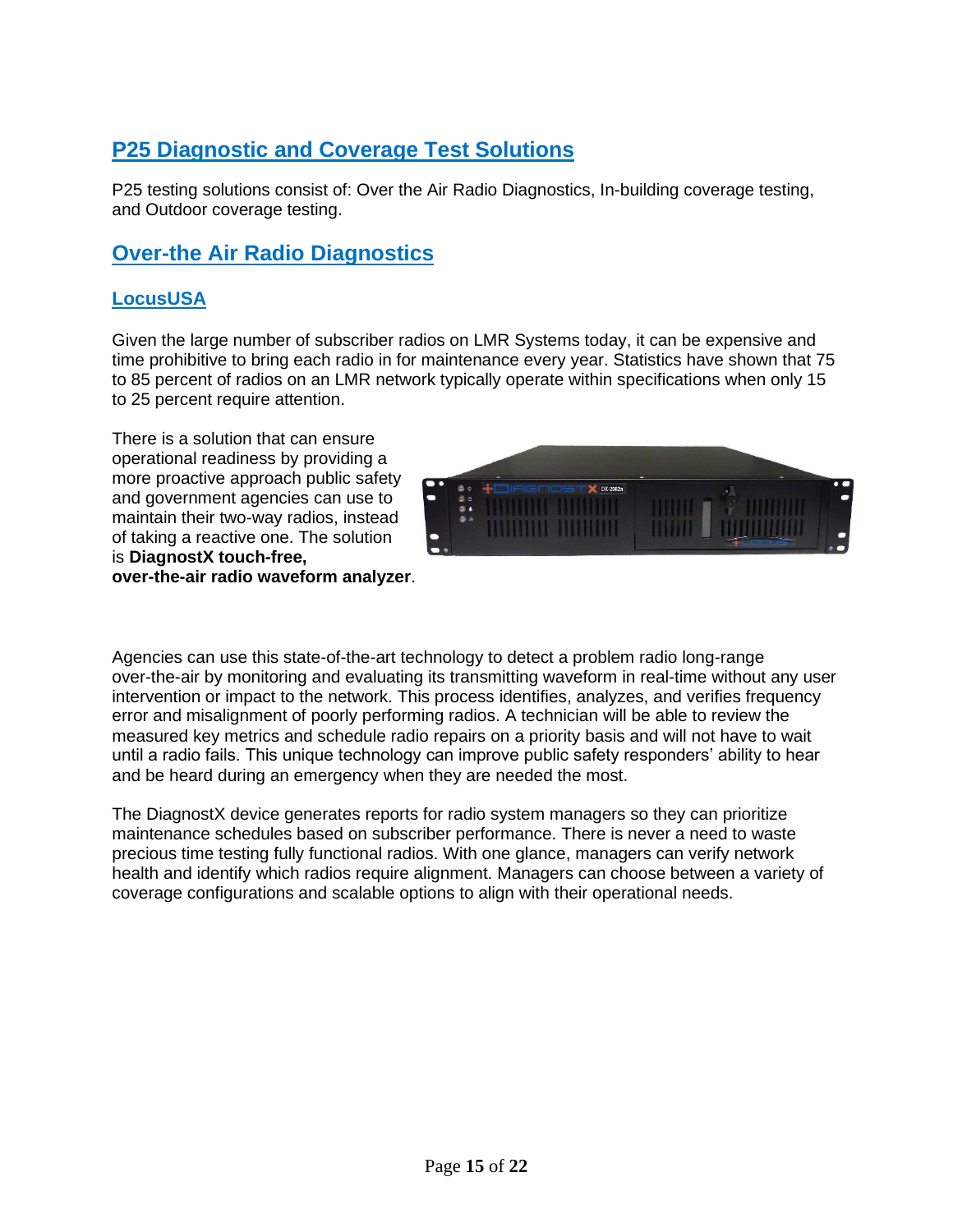

As an optional safeguard, DiagnostX can identify which radios are receiving a temporary correction, which aids in adjusting frequency errors or frequency misalignment. This embedded technology found in some manufacturer's radios is known as Automatic Frequency Control (AFC). DiagnostX provides yet another layer of protection for system managers dealing with multiple facets of mission-critical technology but does not replace routine radio maintenance.

**DiagnostX touch-free, over-the-air radio waveform analyzer** provides agencies an affordable solution to two (2) expensive problems: protecting both public safety responders from the rising costs of maintenance and the elevated risk of a communication breakdown.

## **Etherstack**

Etherstack is a global radio and wireless communications technology company. Etherstack is a leading independent specialist provider of technology from wireless protocol stacks (waveforms) for embedded hardware and Software Defined Radio through to complete IP wide-area networks and cryptographic solutions.

Etherstack has substantial APCO P25 experience. They are an active member of the TIA APCO P25 Standards development process and systematically update their APCO P25 products in accordance with the ongoing TIA standardization process.

**Etherstack's Off-Air Monitor** snoops the inbound and outbound frequencies of an APCO P25 control, traffic, repeater or direct mode channel and displays the results on the Off-Air Monitor Display Application.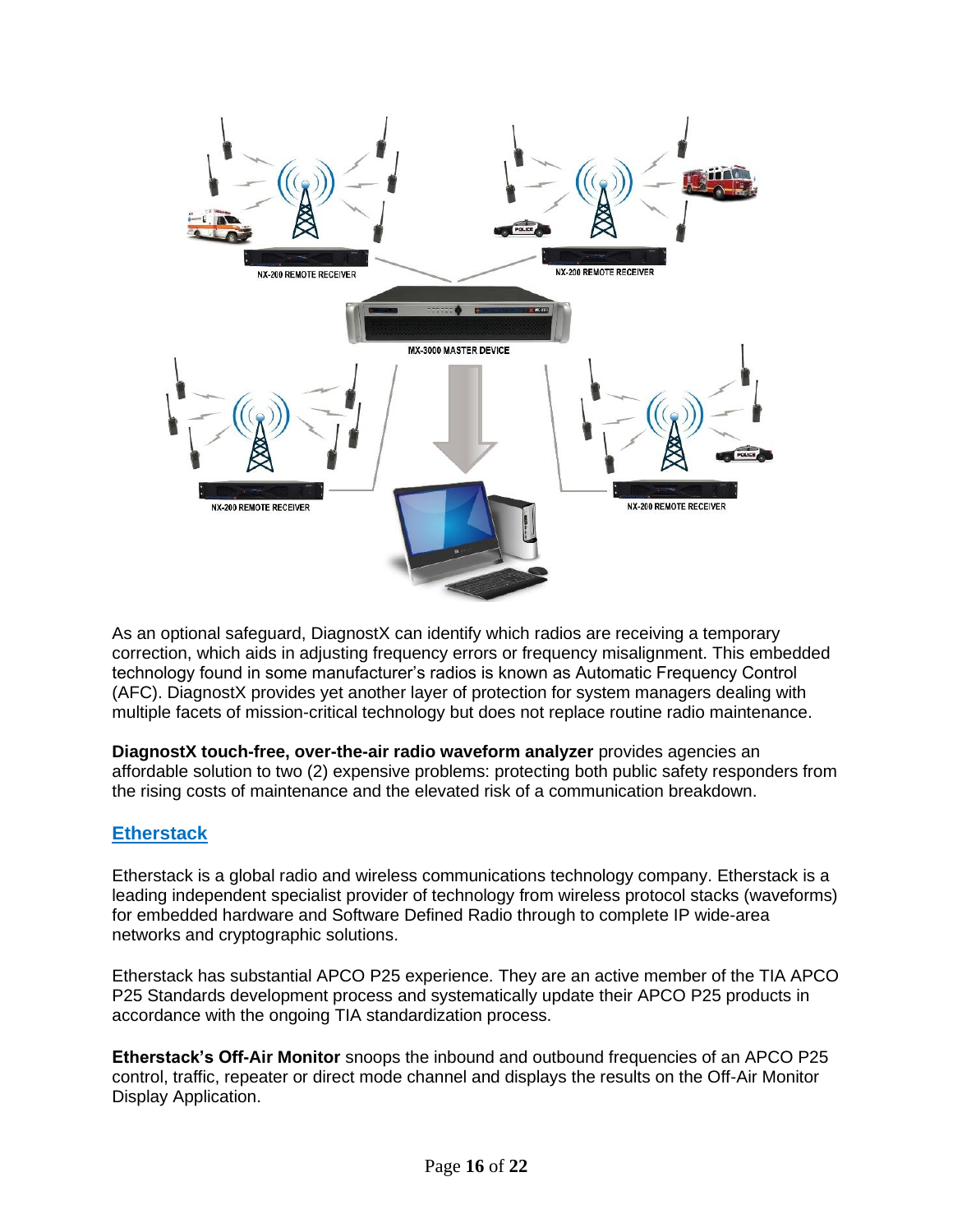Inside the rack mount unit, a pair of Off-Air Monitor Receiver devices tune to the channel selected by the user in the Display Application and capture messages – as well as physical channel information such as quality metrics – to pass to the Display Application on the PC.

The Off-Air Monitor Display Application is responsible for interpreting and monitoring inbound and outbound messages, for coordinating the display of these messages to the user, and for issuing control instructions to the Off-Air Monitor Receivers. It contains substantial APCO P25 intelligence in order to parse incoming messages and display them in a meaningful, interpreted manner.

Traffic in both directions is dynamically displayed both in raw binary and interpreted formats on the application's intuitive Graphical User Interface. All activity is also logged in a capture file that can be saved and reloaded for retrospective analysis. The Display Application can be programmed with Unit and Group IDs to enable the Off-Air Monitor to shadow the movement of a mobile between traffic and control channels.



Etherstack's Off-Air-Monitors are non-intrusive intercept tools for trunked and conventional air interface testing and interoperability verification, maintenance and diagnostics.

A wideband receiver permits simultaneous observation of up to 4 air interface links across an RF range from 1MHz up to 2GHz. This is ideal for investigating the relationship between trunked control and traffic channels. Captured information is interpreted and displayed in real time on an easy to navigate, user interface, and all logged traffic can also be dumped and saved for later analysis.

Etherstack's Network and Mobile Test Systems allow verification of advanced features in the standards against a fielded, interoperability tested reference at both RF and baseband test points. All test systems are shipped with user documentation and a test environment comprising hundreds of test scripts, for fully automated simulation of a wide range of typical scenarios.

# **In-Building Coverage Testing**

An In-Building Public Safety Communication System ensures that radio signals are accessible in all areas of buildings, including areas that are especially difficult for RF to penetrate such as stairwells, elevators, basements, and thick-walled or shielded areas.

First responders need a reliable, resilient, optimized wireless broadband network to carry out their mission. Not only must they communicate instantly without interruption, but agencies must collect and filter through all the information streaming in from the community. Interoperability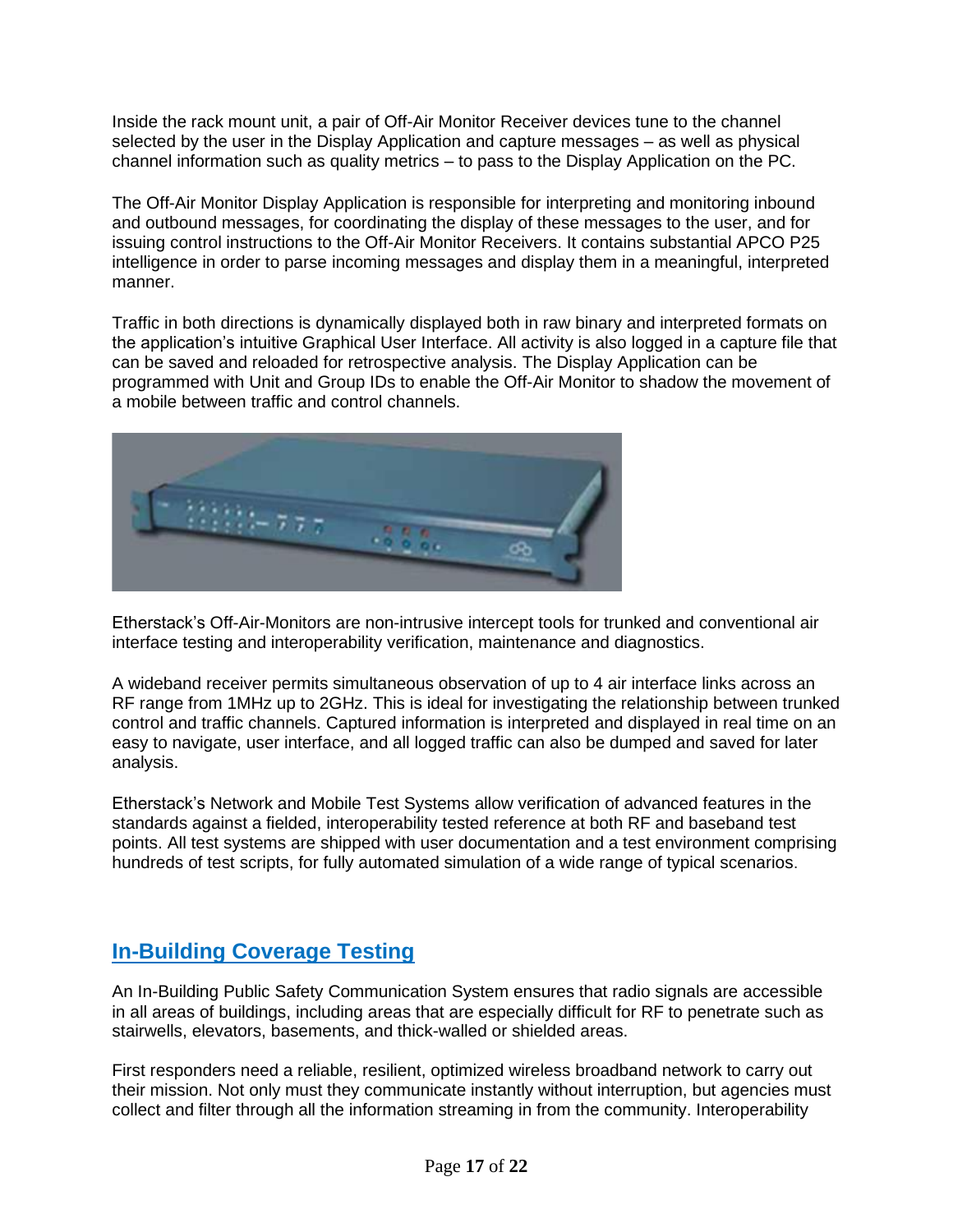among agencies and secure transmissions are critical to an effectively coordinated response. An optimized Public Safety network is needed to assure priority communications the moment they are needed.

The need for in-building wireless communications has driven efforts to develop national model codes by the National Fire Protection Association (NFPA) and the International Code Council (ICC). Codes issued by these groups include the National Fire Code, National Electrical Code, International Fire Code, and International Building Code. Almost every city and county in the United States subscribes to and complies with one or more of these codes. The NFPA and ICC continue to develop national level model codes focused on In-Building Public Safety Communication Systems. National level model codes should also lead to standardization of the quality of equipment and to additional qualified in-building system engineers and installers.

A number of jurisdictions have enacted or are considering enactment of local ordinances and codes which require a requisite level of public safety communications reliability in building as a condition for occupancy. The specifics of these ordinances and codes vary, but most include:

- A minimum signal strength limit and/or minimum DAQ.
- Application of the limit over a specified percentage of each floor;
- A specific level of reliability (power backup, water protection, cable protection);
- A specified frequency band or bands for public safety coverage;
- Testing requirements and procedures;
- Ongoing Monitoring and Maintenance Standards;
- Provisions for penalties; and
- Provisions for waivers of the requirements.

Testing for code compliance should be undertaken by those with familiarity with the highly technical aspects of in-building coverage testing and the specific local and national code requirements.

## **PCTEL**

PCTEL's Public Safety Network Testing Solution streamlines in-building coverage and signal quality testing of P25 networks. The solution's grid-based testing and reporting system produces accurate, repeatable results that conform to National Fire Protection Agency (NFPA 1221) and International Fire Code (IFC 510) standards. Since multiple frequencies or networks can be tested simultaneously, it can reduce testing time up to 75%. The simple pass/fail grading system produces instant results and automated, printable reports. Measurements and reporting criteria can be customized to meet local jurisdiction codes.

The solution includes PCTEL's SeeHawk® Touch software on an Android™ tablet and the lightweight IB*flex*® scanning receiver hardware, with a band range of 140-990 MHz (upgradable to 10 MHz-6 GHz). The solution can also be used to conduct walk and drive testing for design, verification, benchmarking, and optimization of P25 networks. It also includes spectrum analyzer and Antenna Verification Testing functions for network commissioning and troubleshooting.

P25 measurements, including SINR, RSSI, Out-of-service BER, Frame BER, Network ID, and Auto Classification of Phase and Modulation Type Channel, are automatically collected by the SeeHawk Touch software from the IB*flex* scanning receiver for inclusion in grid-based reporting or drive test data. Additional measurements (such as DAQ and uplink) can be entered into gridbased testing tool for automatic grading. The IB*flex* measures channel power (RSSI) at a rate of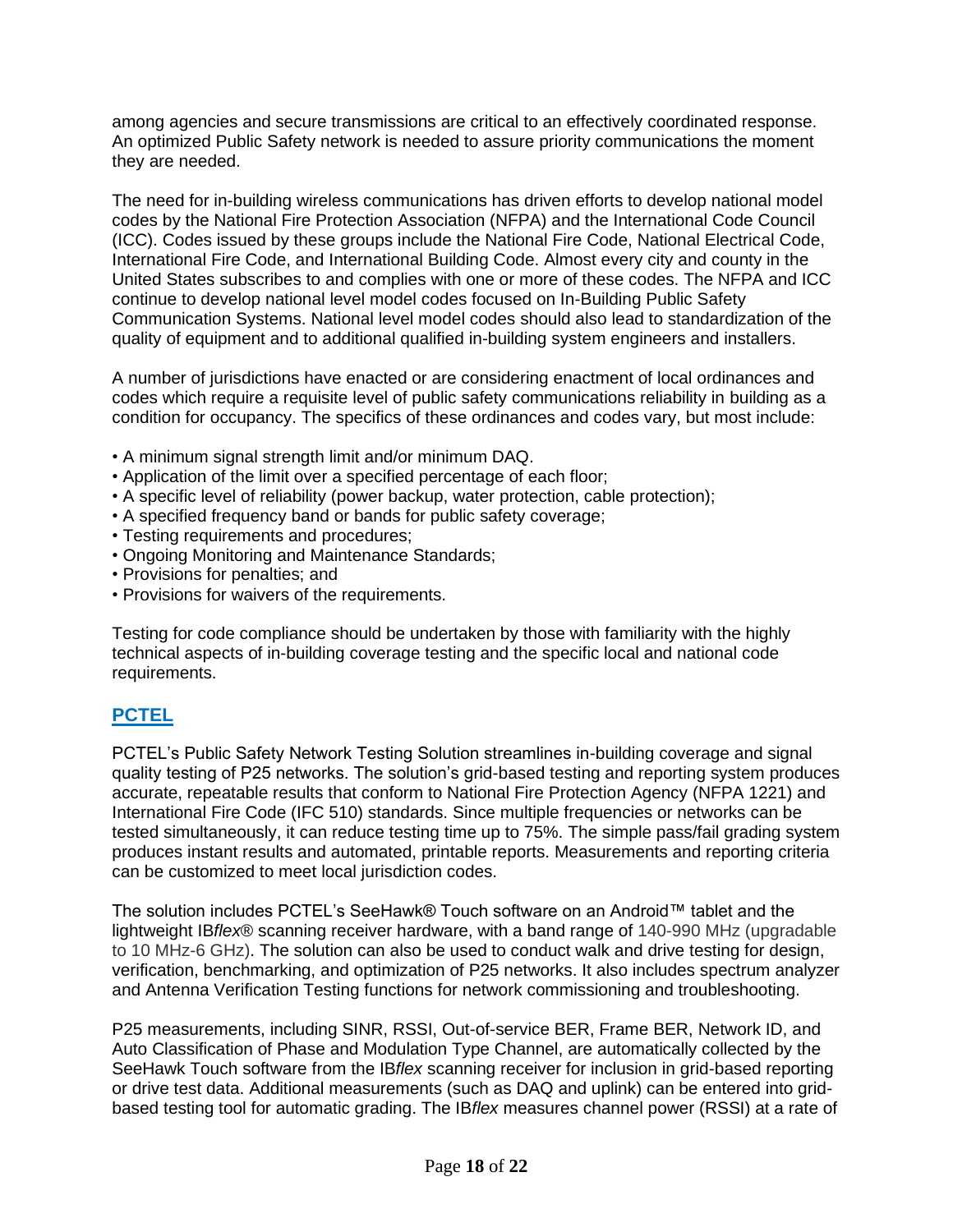## **PCTEL**

100 ch/sec and passively decodes P25 Phase 1 and 2 signals at a rate of up to 5.4 channels/sec (2.7 ch/sec typical). Relative accuracy for SINR is ±1 dB over 8 to 25 dB; ±2 dB over 3 to 8 dB, 25 to 30 dB. Relative accuracy for RSSI is ±1 dB over -118 to -10 dBm.



## **VIAVI**

The VIAVI NEON® Signal Mapper automates the geo-referencing cloud storage, and 3D visualization of LMR test data for technicians who use VIAVI test equipment to record and analyze two-way radio signals inside building and outdoors. The process of taking indoor measurements is intuitive and easy to setup. The NEON Signal Mapper automatically calculates the user's location with or without GPS, thereby eliminating manual check-ins, providing continuous logging of data in three dimensions, including typically difficult to map stairwells, elevators, and tunnels. Coverage heat maps can be visualized in two and three dimensions and users can easily export the signal data into iBwave for additional processing.

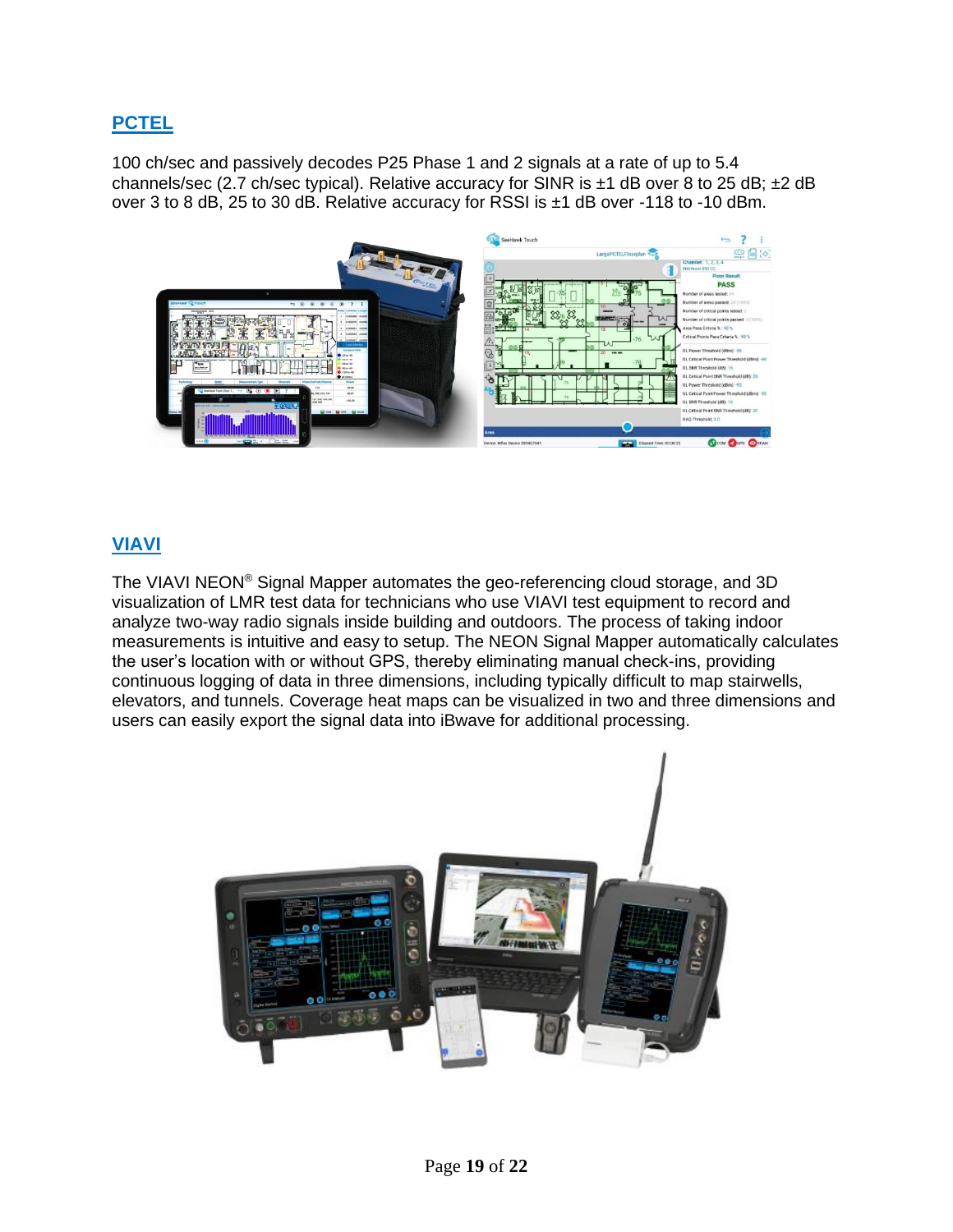# **Outdoor Coverage Testing**

When procuring a P25 radio system, attention is needed to ensure the infrastructure equipment (System Core and Radio Base Stations), dispatch consoles, subscribers (mobile/portable radios and desktop console radios), and interoperability solutions (ISSI or CFSI gateways) are tested correctly and comply with the P25 Standard.

During the procurement of a P25 radio system or when upgrading a P25 system, a test plan should be developed to test the vendor's solution or equipment to ensure compliance to the terms of the contract and to the required P25 standards. This testing is generally performed in several stages, which evaluate system functionality in several different scenarios.

The system hardware and software features are verified to meet the requirements of operations and performance. Subscriber equipment is tested for performance on the system installed to ensure proper operation and system interface.

# **P25 Consultant Support for System Testing and Maintenance**

Professional Communications Consultants with strong P25 application and technology backgrounds are available to help P25 users identify and deploy the testing products and services that best suit their needs. This includes testing strategies and procedures for both P25 system procurement and ongoing system maintenance needs.

### **Specification Development and Procurement**

Working with a professional communications consultant throughout the specification development and procurement can ensure that your new P25 radio system will be critically tested. When developing a specification, a consultant can assist with writing testing and coverage requirement sections. DAQ coverage testing is recommended for all new public safety radio systems and is defined in the TSB-88 standards. The standards provide valuable definitions that must be properly referenced to the requirements of the procuring agency. Burn

During system procurement a public safety communications consultant can provide a detailed review of all testing proposed by vendors. Both the vendors proposed coverage and testing of coverage, should also be critically reviewed to ensure that all coverage requirements are met by the proposers.

### **Implementation Oversight**

Throughout the implementation of a P25 radio system there are many different stages of testing. Typically, the following tests will be performed for a new P25 radio system:

- Staging Test
- Field Acceptance Testing
- Coverage Acceptance Testing
- Burn-In / Operational Testing

During the detailed design review for a new P25 radio system, the system vendor will provide draft test plans for each of the described testing phases. A consultant can assist with reviewing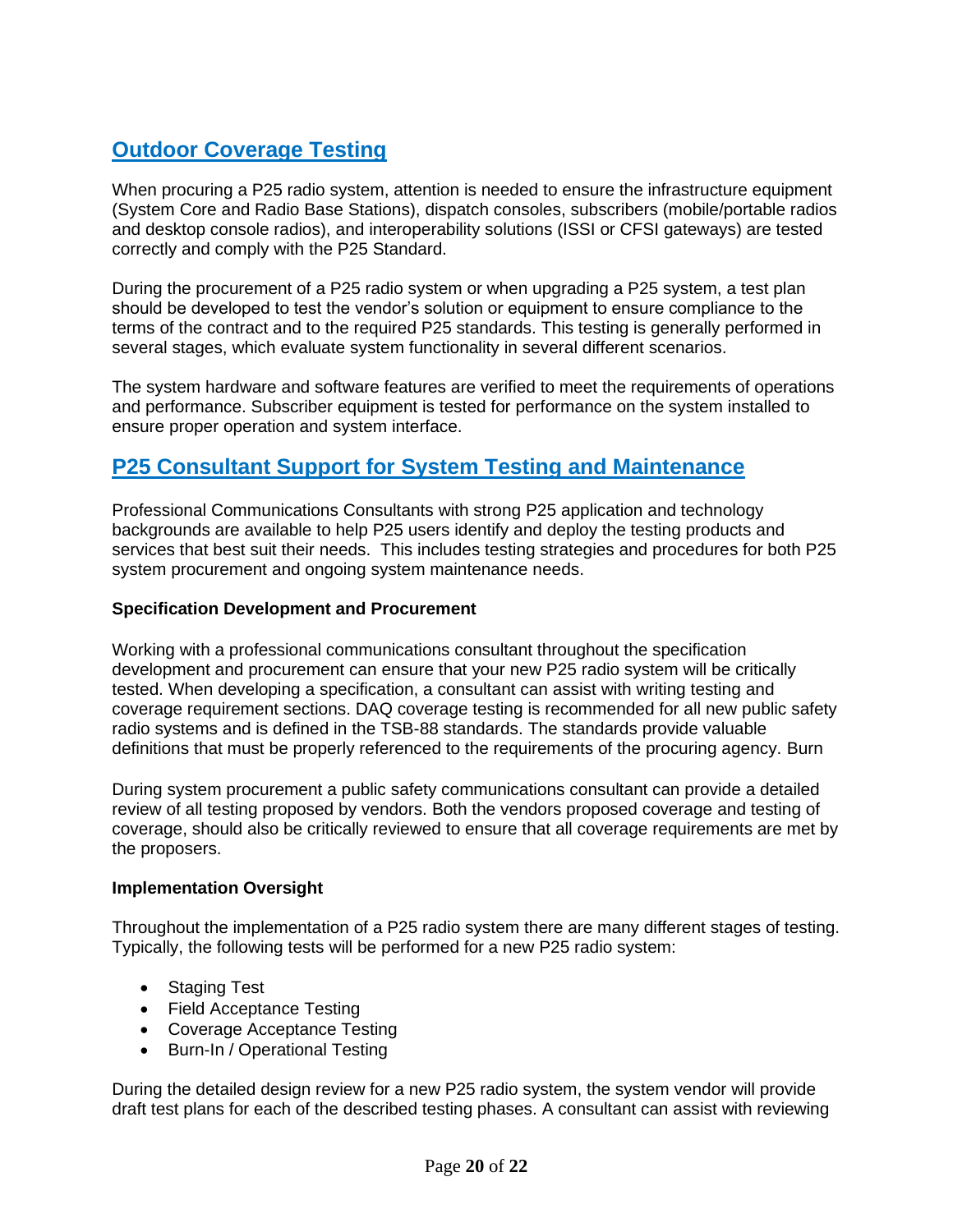these draft test plans, identify missing tests, and help negotiate the final test plan with the system vendor. All test plans should be finalized at least 30 days prior to the testing start date. Extensive test plans for larger system may require additional time.

During the staging and field acceptance testing, a communications consultant should be on-site to witness and participate in the testing and make sure that the system vendor follows the test plans and successfully completes all tests.

Coverage test plans must be carefully constructed to ensure they accurately represent the actual coverage of the system, the coverage requirements of the procuring agency, and that they are technically accurate and defensible should system coverage fall short. There are multiple methods of performing coverage testing which meet these goals such as Bit Error Rate (BER), Received Signal Strength Indicator (RSSI), and Delivered Audio Quality (DAQ). A typical P25 system is used for both talk out and talk in voice communications. Therefore, DAQ is the recommended method of testing coverage.

A recommended method of DAQ coverage testing consists of two teams (one at the dispatch console, and one in the field) each typically of three people. The three-person team should consist of one representative of the System Vendor, one from the System Owner, and an unbiased Communications Consultant or third party. By having three-person test teams there can be no "ties" in the pass/fail votes for each tested grid. The test should be configured so that the team in the field will drive throughout the P25 radio system service area on a route attempting to reach as many tiles as possible in the service area. In each test tile the field team will make a call to the console, and the team at the console with score the tile as pass/fail in accordance with the DAQ definitions from TSB-88. The same process will be repeated for the talk-out direction (console to field team). After coverage testing is complete a consultant will review testing results, and confirm that enough tiles were tested to be a statistically valid test based on the TSB-88 standard.

### P25 Consultant Contacts:

| <b>ACD Telecom</b>         | www.acdtelecom.com |
|----------------------------|--------------------|
| <b>CTA Consultants LLC</b> | www.cta-c.com      |
| Federal Engineering, Inc.  | www.fedeng.com     |
| Televate                   | www.televate.com   |

# **Conclusion**

Over the last 30 years, testing technology for P25 Equipment and Networks has advanced. It continues to advance and evolve along with the Project 25 Suite of Standards. This Whitepaper has defined the multiple levels of P25 Compliance. P25 Standards tests have been identified as well as their use in development of tests for the CAP testing program available through DHS. In addition, test solutions that go beyond the P25 Standards have been described.